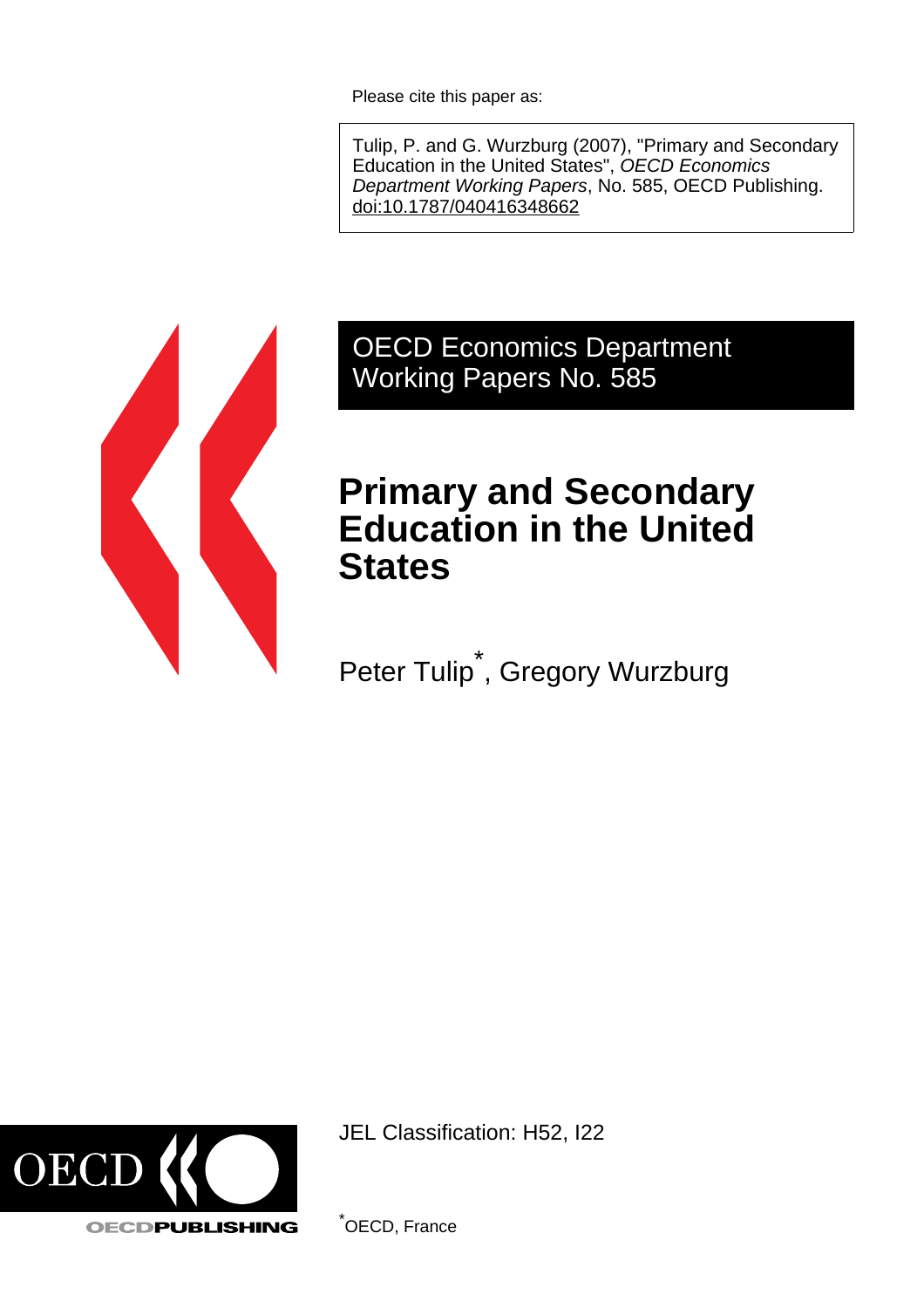# **Unclassified ECO/WKP(2007)45**



Organisation de Coopération et de Développement Economiques Organisation for Economic Co-operation and Development **06-Dec-2007** 

\_\_\_\_\_\_\_\_\_\_\_\_\_\_\_\_\_\_\_\_\_\_\_\_\_\_\_\_\_\_\_\_\_\_\_\_\_\_\_\_\_\_\_\_\_\_\_\_\_\_\_\_\_\_\_\_\_\_\_\_\_\_\_\_\_\_\_\_\_\_\_\_\_\_\_\_\_\_\_\_\_\_\_\_\_\_\_\_\_\_\_

\_\_\_\_\_\_\_\_\_\_\_\_\_ **English - Or. English** 

# **ECONOMICS DEPARTMENT**

Unclassified ECO/WKP(2007)45 **Unclassified ECO/WKP(2007)45 English - Or. English**

# **PRIMARY AND SECONDARY EDUCATION IN THE UNITED STATES**

# **ECONOMICS DEPARTMENT WORKING PAPER No. 585**

**By** 

**Peter Tulip and Gregory Wurzburg** 

All Economics Department Working Papers are available through OECD's internet web site at www.oecd.org/eco/Working\_Papers

# **JT03237658**

**Document complet disponible sur OLIS dans son format d'origine Complete document available on OLIS in its original format**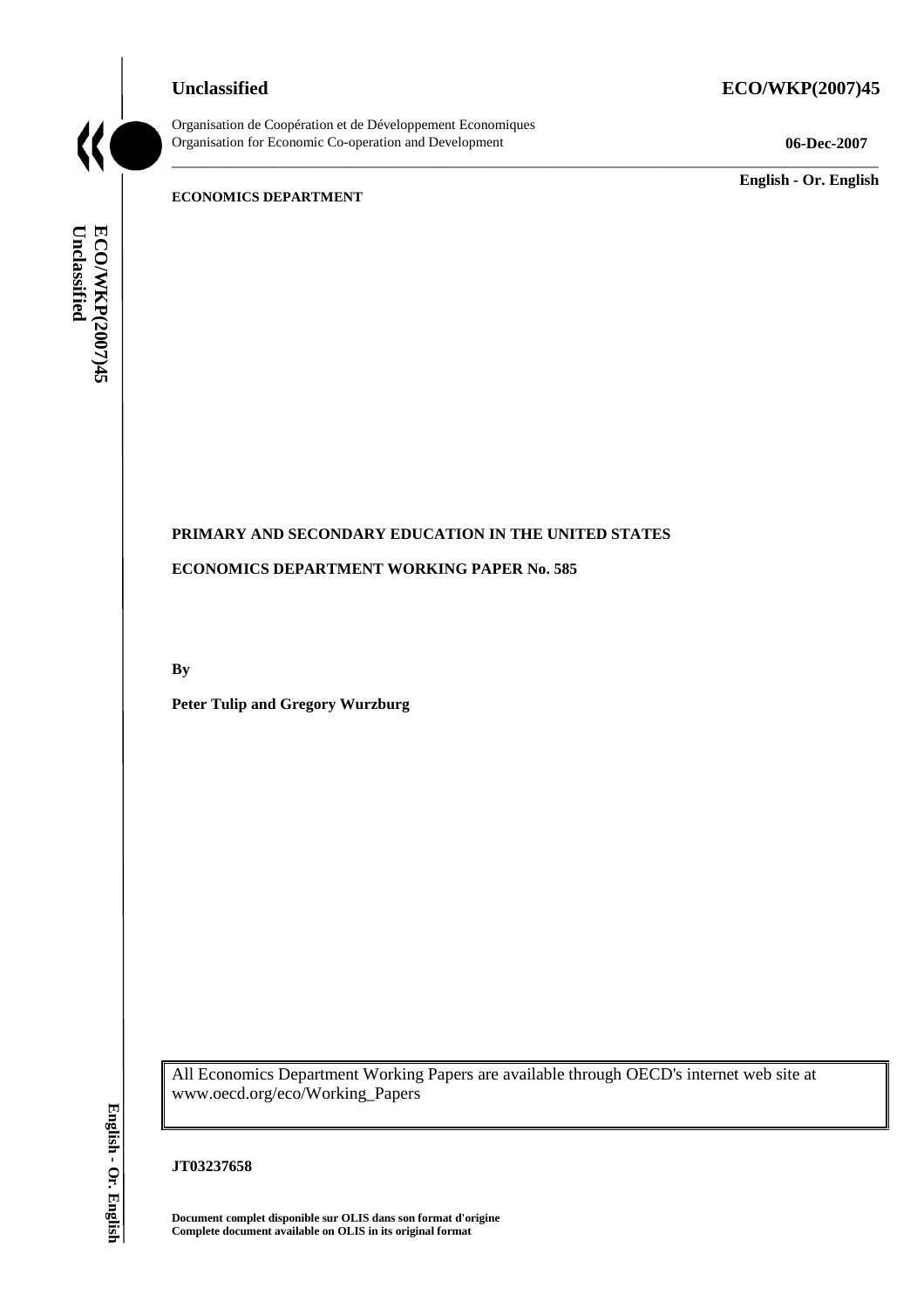#### **ABSTRACT/RESUME**

#### **Primary and secondary education in the United States**

The average educational attainment of US students is weak by international comparison. For example, mean results of PISA test scores are below the OECD average. This is despite substantial resources devoted to the schooling system. One partial explanation for this is that academic standards, curriculum and examinations are not sufficiently challenging in most US states. In 2001, Congress enacted the No Child Left Behind Act (NCLB) to raise achievement levels, especially of certain groups that perform badly. The Act requires states to establish clear content standards as to what students should know, to regularly assess performance and to set thresholds for adequate yearly progress; it also requires schools where students are failing to meet such thresholds to improve or close, while enhancing options for parents of children in such schools to place their children elsewhere. The law appears to be well conceived, addressing key problems in a sensible manner. Preliminary indications are consistent with it raising school performance and closing achievement gaps. The NCLB legislation should therefore be reauthorised. Moreover, the NCLB framework of standards, assessment and accountability should be extended through upper secondary education. That said, there are a number of areas in which improvements could be made. Though the federal government cannot set standards, it could strengthen incentives for more states to make their standards more challenging. As well, the federal government should help states and districts to better test student achievement and assess progress.

JEL classification codes: H52; 122

Key words: Education; Primary Education; Secondary Education; Human Capital; United States

\*\*\*\*\*\*\*\*\*\*\*\*\*\*\*\*\*\*\*\*\*\*\*\*\*\*\*\*\*\*\*\*\*\*

#### **L'enseignement primaire et secondaire aux États-Unis**

Le niveau d'instruction moyen des élèves aux États-Unis est faible par rapport à ce qu'il est dans d'autres pays. Les résultats moyens au test du PISA, par exemple, sont inférieurs à la moyenne de l'OCDE en dépit des ressources considérables consacrées au système scolaire. L'une des explications possibles est que les États pour la plupart ne se montrent pas assez ambitieux, qu'il s'agisse du niveau d'acquis exigé, des programmes d'enseignement ou des examens. En 2001, le Congrès a voté la loi baptisée No Child Left Behind (NCLB) afin de relever le niveau des acquis, en particulier parmi certains groupes de population dont les performances laissent à désirer. Cette loi exige des États qu'ils définissent clairement les connaissances que les élèves doivent acquérir, qu'ils évaluent les performances à intervalles réguliers et qu'ils fixent de façon appropriée des objectifs de progression annuelle ; elle exige par ailleurs des établissements scolaires dont les élèves n'atteignent pas ces objectifs, qu'ils s'améliorent ou ferment, et parallèlement elle donne aux parents dont les enfants fréquentent ces établissements plus de possibilités pour les scolariser ailleurs. Cette loi est, semble-t-il, bien conçue et traite raisonnablement des problèmes essentiels. D'après les premiers constats, elle a permis d'améliorer les performances des établissements scolaires et d'atténuer les écarts de résultats. Cette législation devrait donc être reconduite. De plus, ses dispositions concernant le niveau d'exigence, l'évaluation et l'obligation de rendre compte devraient être appliquées au deuxième cycle de l'enseignement secondaire. Cela dit, des améliorations pourraient être apportées dans un certain nombre de domaines. S'il est vrai que le gouvernement fédéral ne peut fixer de normes en la matière, il pourrait renforcer les mesures incitatives afin qu'un plus grand nombre d'États revoient à la hausse leur niveau d'exigence. De même, il pourrait aider les États et les districts scolaires à améliorer l'évaluation des acquis des élèves et des progrès accomplis.

JEL classification codes: H52; 122

Key words: Education; Education primaire; Education secondaire; Capital humain; États-Unis

### **Copyright OECD, 2007**

**Application for permission to reproduce or translate all, or part of, this material should be made to: Head of Publications Service, OECD, 2 rue andré-Pascal, 75775 Paris cedex 16, France**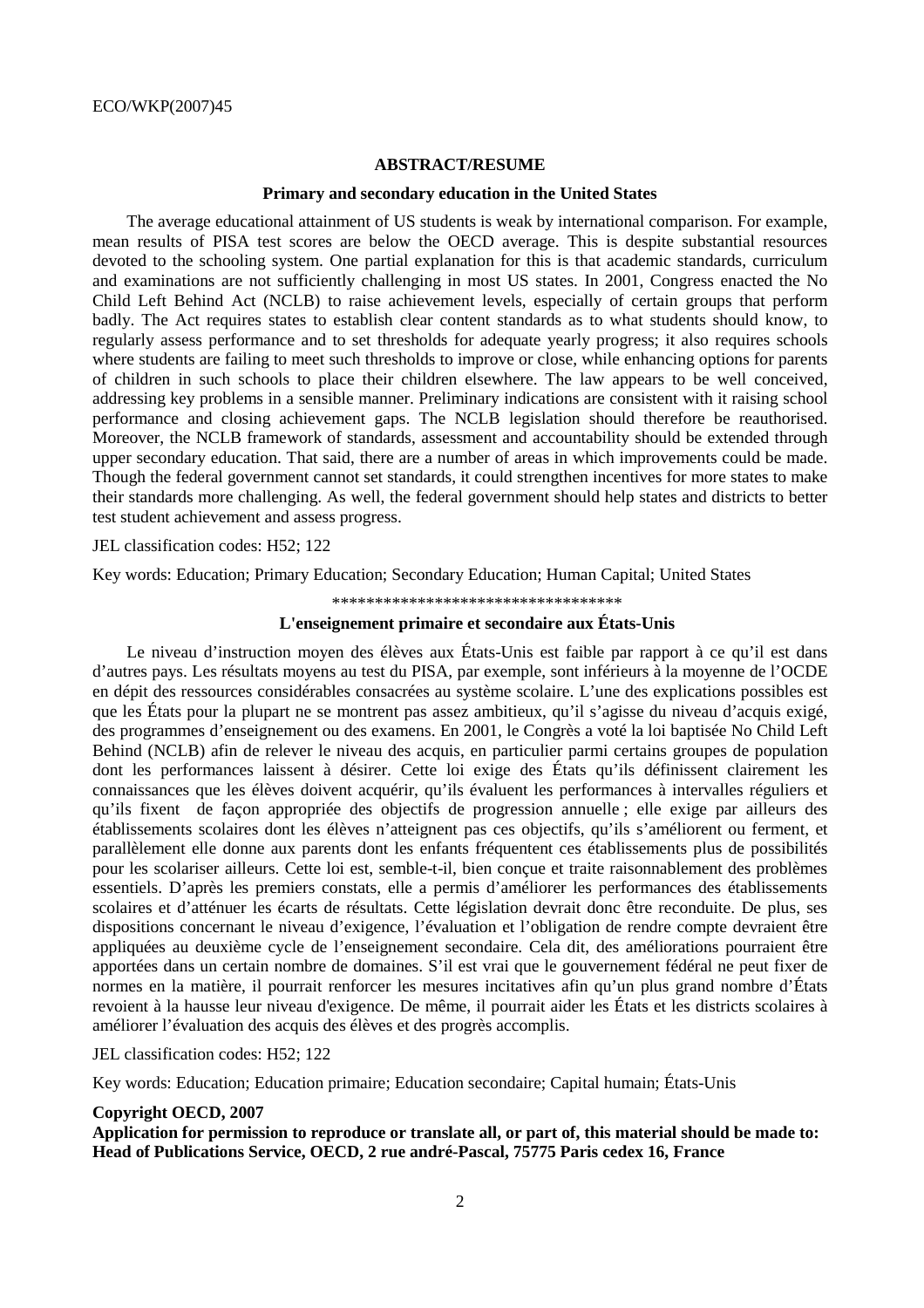# **TABLE OF CONTENTS**

# **Tables**

| 7. Trends in proportion of students at proficient level in reading and mathematics before and after |
|-----------------------------------------------------------------------------------------------------|
|                                                                                                     |
| 8. Advanced placement - trends in coverage, overall enrolments and enrolments of key subgroups,     |
| . 25                                                                                                |
| A1. Number of states showing an increase in the percentage of 4th grade students performing at or   |
|                                                                                                     |
| A2. Summary of results of selected surveys of achievement trends in states (per cent of states) 31  |
| A3. Trends in reading and mathematics results, during early years of NCLB, as measured by NAEP 31   |
| A4. Changes in reading and math achievement gaps for selected groups during early years of NCLB, as |
|                                                                                                     |

# **Figures**

| <b>Boxes</b> |  |
|--------------|--|
|              |  |

|  | Box 2. De facto national standards: the example of the Advanced Placement Program 24 |  |
|--|--------------------------------------------------------------------------------------|--|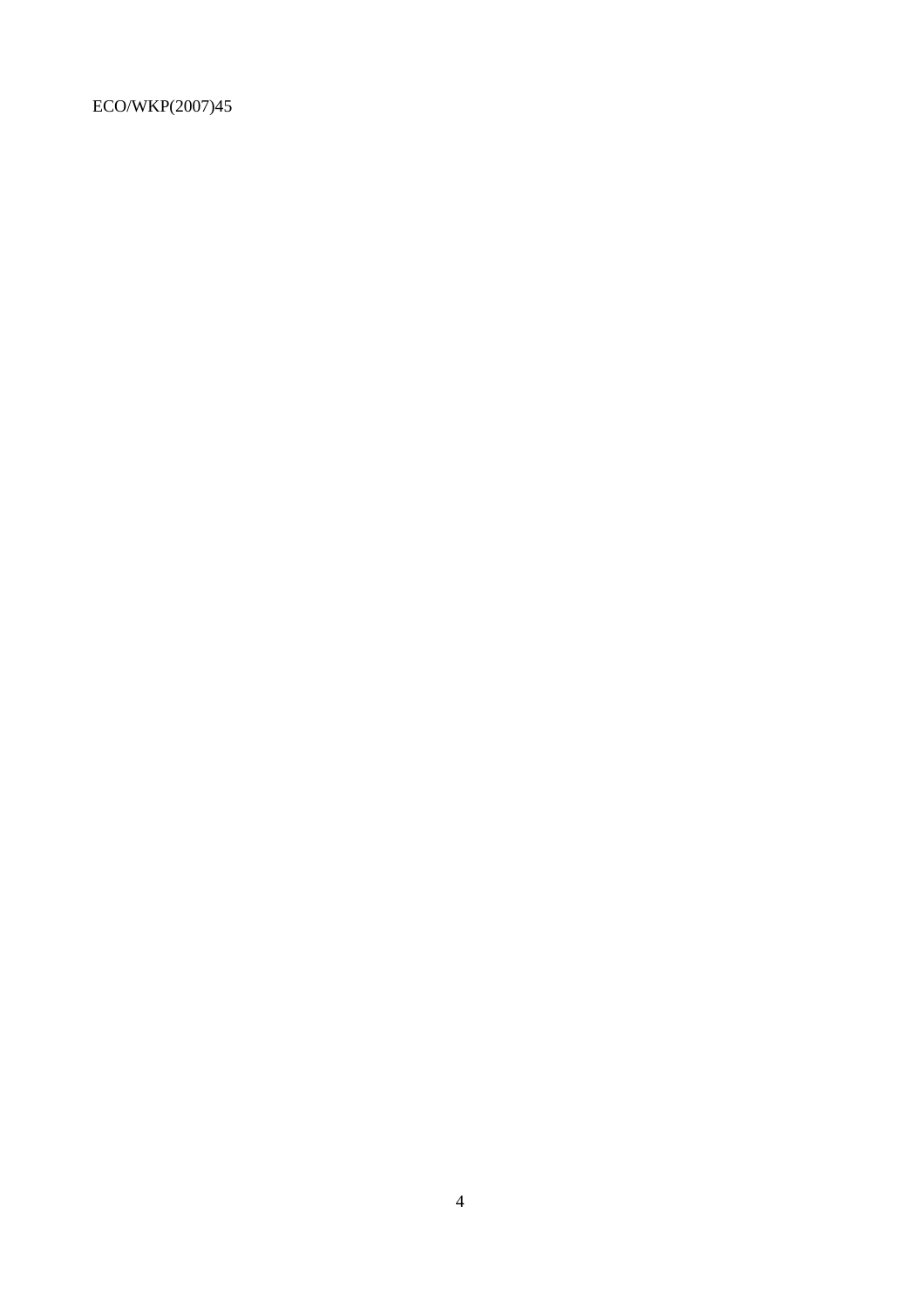# **PRIMARY AND SECONDARY EDUCATION IN THE UNITED STATES**

# By Peter Tulip and Gregory Wurzburg<sup>1</sup>

1. A centerpiece of the Administration's domestic policy agenda is the No Child Left Behind Act. Against a background of disappointing education performance, the act aims to raise standards and hold schools accountable for results. Specifically, it calls for nationwide annual testing in grades 3 to 8, greater accountability requirements (while preserving local control), and increased parental choice if schools are failing. This paper discusses the background, implementation and effects of these measures, with a focus on standards. Given space limitations, the treatment is selective. Important policy issues such as teacher quality and school choice are not discussed.

#### **Dimensions of the problem**

 $\overline{a}$ 

2. Determining what school students can and should learn is difficult. Accordingly, international comparisons provide a useful and interesting benchmark. Unfortunately, the performance of US students in international tests is not especially good. For example, the 2003 Programme for International Student Assessment (PISA) tested 15-year olds in four broad areas. (In the United States, most 15-year olds are in 10th Grade). As shown in Figure 1, US students performed near the OECD average in reading and below the average in science, mathematics, and problem solving. These results are disappointing given that many Americans expect their school students to outperform those of other countries. This expectation seems a reasonable one, considering the stellar performance of the United States in other educational fields and the many advantages US students enjoy (discussed below).

3. Other international comparisons show similar results. Table 1 reports the rank of US students relative to other OECD countries, as measured by PISA, the Progress in International Reading Literacy Study (PIRLS) and the Trends in International Mathematics and Science Study (TIMSS). For comparability and simplicity, the table restricts the sample to OECD countries. So the often-superior performance of the United States relative to many poor non-OECD countries is not reflected, but neither is the inferior performance relative to Singapore, Hong Kong and Chinese Taipei. The relative US performance is not as disappointing in TIMSS and PIRLS as in PISA, yet a common finding is that US students fall below international best-practice. In most studies, the US performance varies between middling and poor.<sup>2</sup> These results are also in line with international comparisons of adults. The Adult Literacy and Lifeskills (ALL) Survey assessed the literacy and numeracy skills of 16-65 year olds in six

<sup>1.</sup> This paper is based on material from the *OECD Economic Survey of the United States* published in May 2007 under the authority of the Economic and Development Review Committee (EDRC). The authors would like to thank Val Koromzay, Andrew Dean, Patrick Lenain, Hannes Suppanz, and John Cresswell for valuable comments on earlier drafts*.* The paper has also benefited from discussions with numerous American experts, including from the government. Special thanks go to Laure Meuro for technical assistance and to Chrystyna Harpluk and Deirdre Claassen for technical preparation. The authors can be contacted at ptulip@frb.gov and gregory.wurzburg@oecd.org.

<sup>2.</sup> A possible exception is TIMSS 4th grade science, where the United States came third out of 11 OECD members. In the full sample, the United States ranked 6th out of 25 economies, behind Singapore, Chinese Taipei, Japan, Hong Kong and England.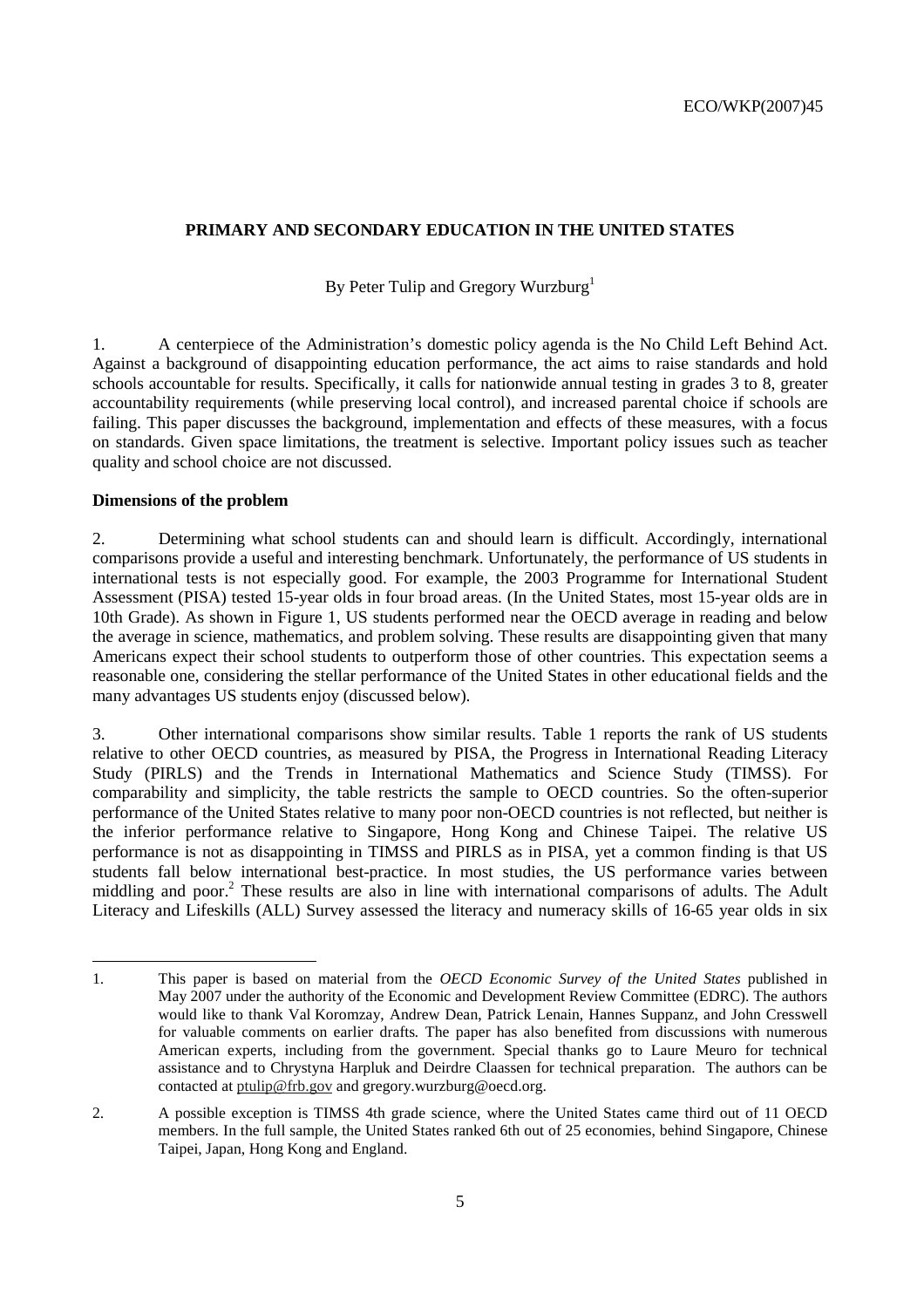countries in 2003. US participants did worse than those from Norway, Bermuda, Switzerland and Canada, but better than Italy (OECD, 2005).



**Figure 1. The US performance in international tests is unimpressive<sup>1</sup>**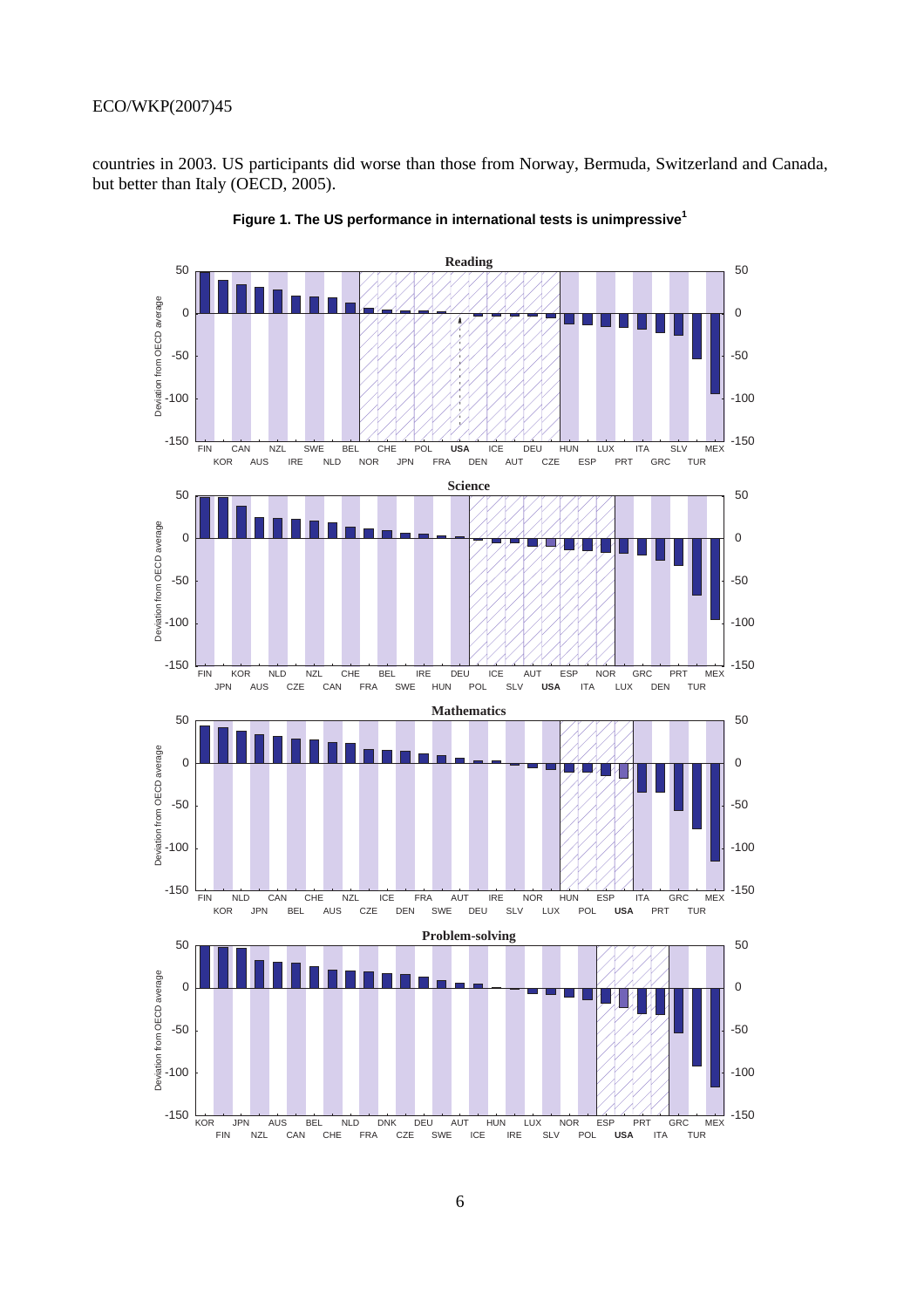1. Countries within slashed area are not significantly different from USA. *Sources*: OECD, PISA 2003, Education at a glance, 2005.

### **Table 1. International comparisons of student performance**

Rank of US students relative to other OECD countries

|                    | <b>PISA</b>  | <b>PIRLS</b> | <b>TIMSS</b> | <b>TIMSS</b> |
|--------------------|--------------|--------------|--------------|--------------|
| Reading            | 15th of 29   | 6th of 17    |              |              |
| Science            | 18th of 29   |              | 3rd of 11    | 5th of 13    |
| <b>Mathematics</b> | 24th of 29   |              | 6th of 11    | 8th of 13    |
| Problem solving    | 24th of 29   |              |              |              |
| Memo items:        |              |              |              |              |
| Students tested    | 15-year-olds | Grade 4      | Grade 4      | Grade 8      |
| Date               | 2003         | 2001         | 2003         | 2003         |

*Source*: Adapted from Lemke and Gonzales (2006).

4. This unimpressive performance is not new. PISA results for 2000, TIMSS results for 1995 and 1999, as well as earlier, less representative, results from the International Assessment of Educational Progress also showed qualitatively similar results. Hanushek (1998, Chart 1) shows a series of international comparisons from 1963 to 1991. In five of the six tests the United States lies below the mean. What is new is that this underperformance in terms of quality is no longer being masked by the superior performance in terms of quantity. It used to be that far more Americans completed high school than did their counterparts in other countries. But other countries began to catch up with and overtake the US in the 1970s and 1980s. By 2004, among those aged 25-34 (who would have typically graduated between 1988 and 1997), the US rank in terms of high-school completion rates had fallen to 11th out of 30 OECD countries (OECD, 2006a, Table A1.2a; Hanushek, 1998).

5. Two other patterns in Table 1 might be noted. First, the US relative performance is somewhat stronger among younger students than among older students. This is clearest in the difference between TIMSS 4th graders and 8th graders. It also appears in the weaker performance in PISA (which mostly covers 10th graders) and in some other studies that are not shown. Second, the United States does worse in mathematics than in reading or science. Reasons for these differences are not clear, though they may be important to diagnosing why the United States disappoints.

6. The size of the gap between the United States and the best performing countries is substantial. US students scored between 35 points (in reading) and 65 points (in problem solving) below the average of the best 5 performers in each test (Table 2). (The best 5 performers can be identified in Figure 1). The average gap is 50 points or about half of one standard deviation. (Test scores were calibrated so that the OECD standard deviation was 100 in 2000). As an indication of what this means, the difference between seventh and eighth graders in TIMSS is two-fifths of the international standard deviation.<sup>3</sup> Allowing for the slightly wider range of countries in TIMSS than PISA, US students appear to be almost a year behind their peers in the best-performing countries.

 $\overline{a}$ 

<sup>3.</sup> A similar calculation (with the same result) can be done with PISA data (Learning For Tomorrow's World p. 60, 310-12) but as only 15-year olds are tested, the difference is likely to reflect differing performance of grade-repeaters.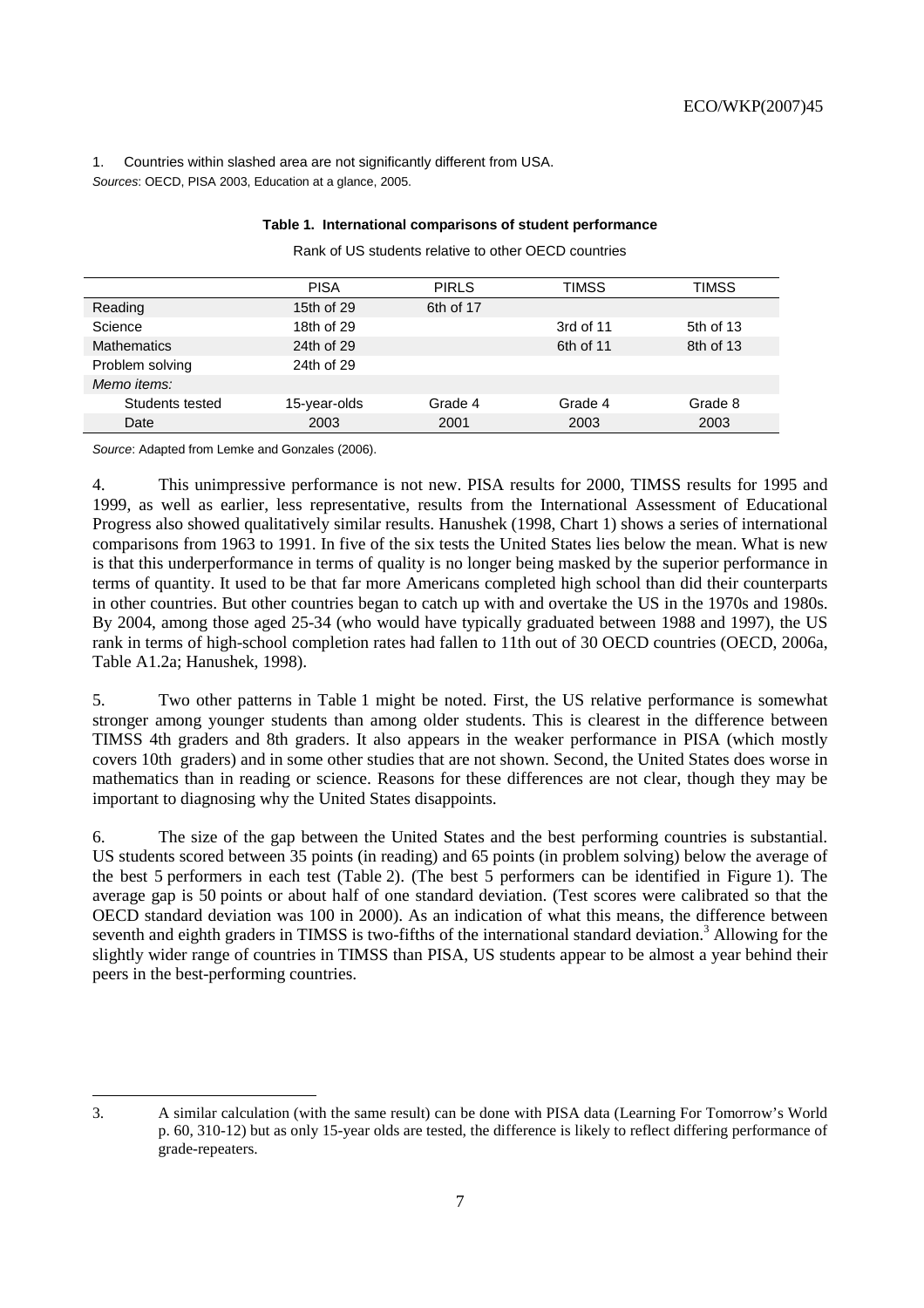|                    | US mean | OECD average | Average of best<br>5 performers | Gap between US<br>and best performers |
|--------------------|---------|--------------|---------------------------------|---------------------------------------|
| Reading            | 495     | 494          | 530                             | 35                                    |
| Science            | 491     | 500          | 537                             | 46                                    |
| <b>Mathematics</b> | 483     | 500          | 538                             | 55                                    |
| Problem Solving    | 477     | 500          | 542                             | 65                                    |

# **Table 2. Test scores: United States versus best-performers; PISA 2003**

*Source*: *Learning for Tomorrow's World* (OECD, 2003), *Education at a Glance* (OECD, 2006).

### *The United States should be among the world leaders*

7. These test results are surprising when compared to the impressive US performance on many other social and economic indicators. In particular, the performance of US universities, discussed in a companion paper (Tulip, 2007), suggests that education is something Americans can do exceptionally well. Consistent with this, the United States has a highly skilled workforce (whether measured by wages or credentials) and it leads the world in many technologically-advanced industries.

8. The test results are all the more puzzling in view of the advantages US school students enjoy. On average, and relative to other OECD countries, US students come from well-educated, wealthy families and they go to schools that are unusually well-financed. Given any of these factors, US students might be expected to be among the world leaders. But no. Figure 2 compares PISA test scores with GDP per capita, educational attainment of 35-54 year olds (a proxy for parental education) and cumulative spending per student from the age of 6 through age 15.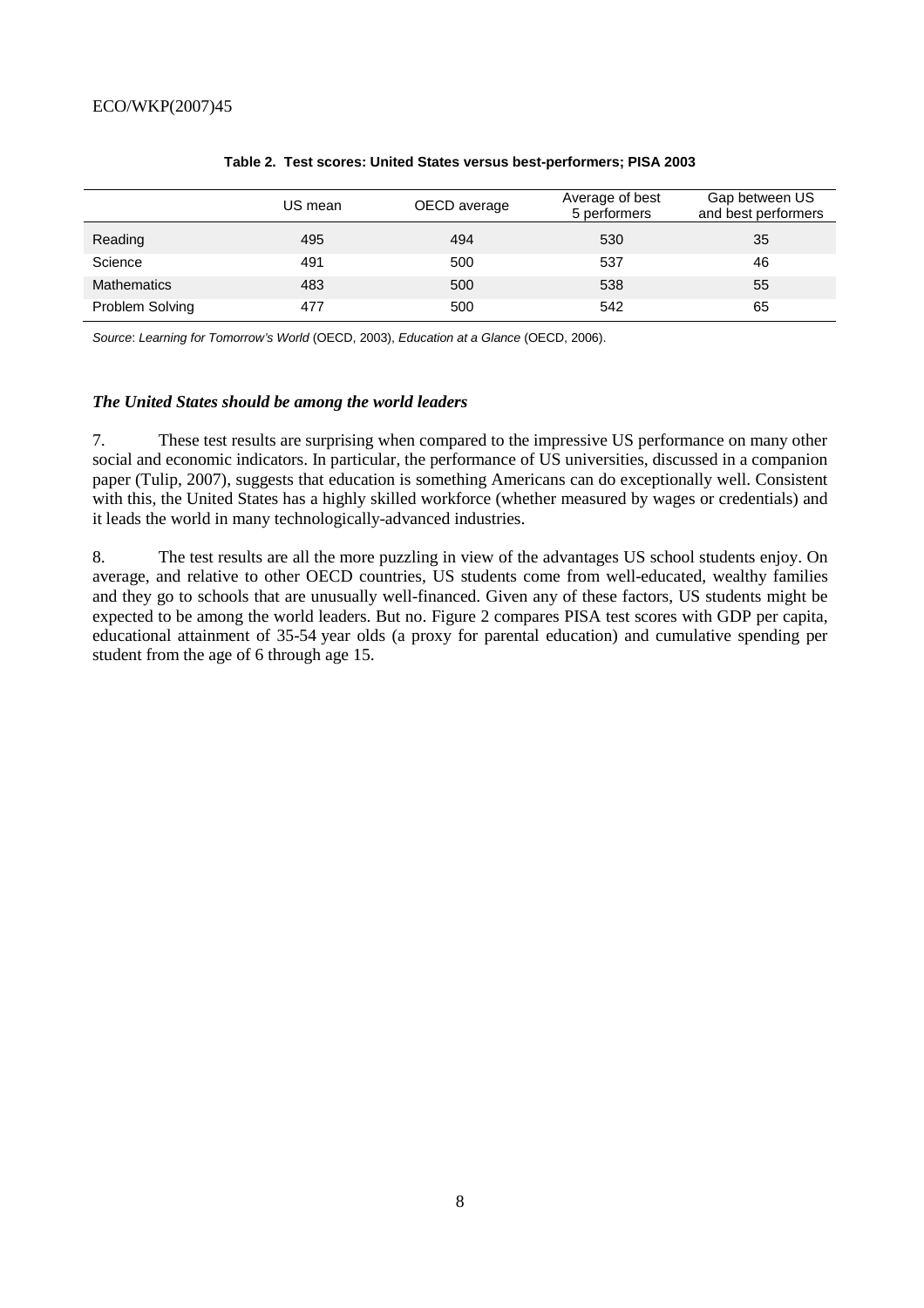

**Figure 2. US students should do better** 

1. Average of reading, science, mathematics and problem solving. *Source*: OECD Education at a glance, OECD PISA.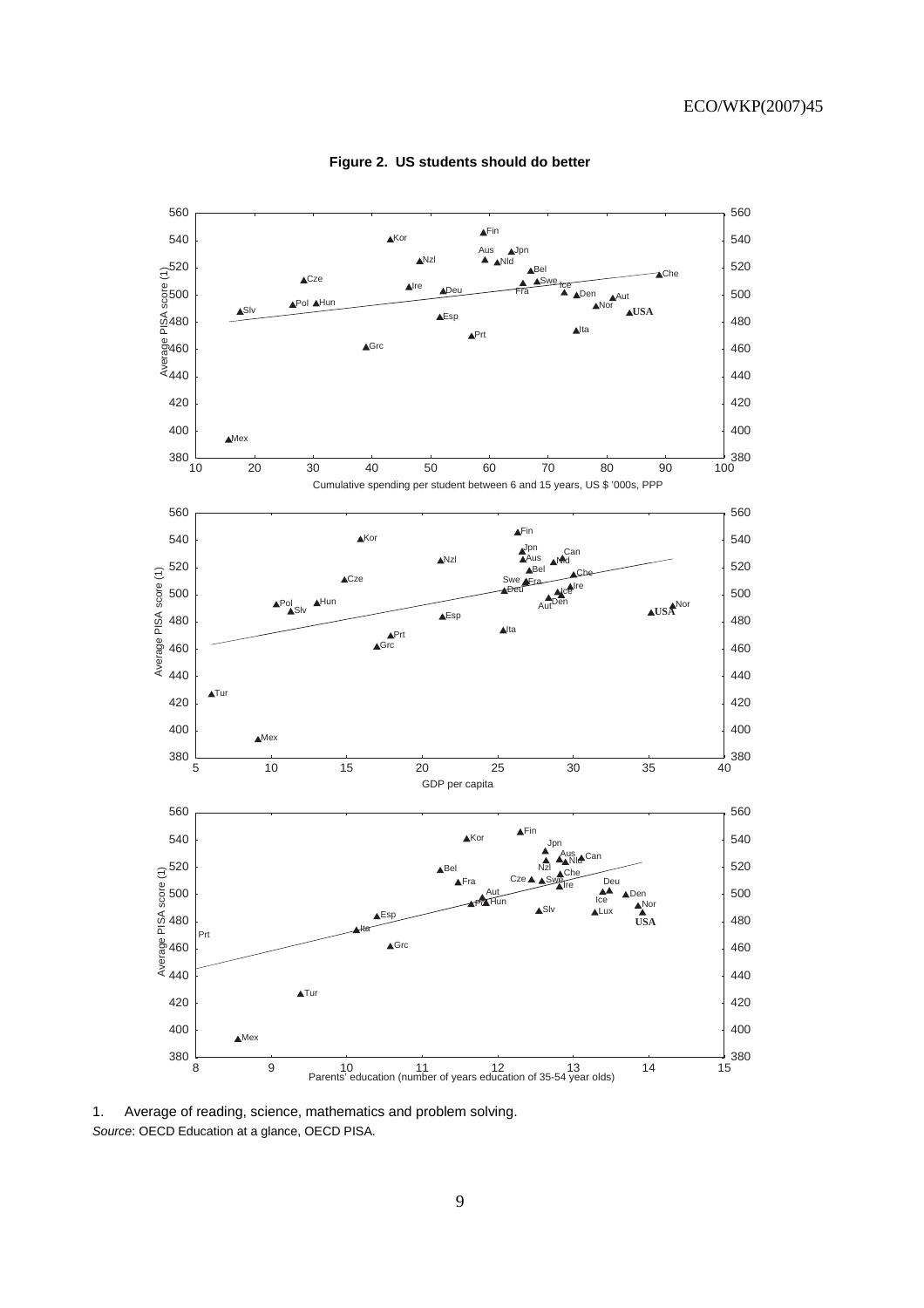9. The strength of these relationships has been the subject of substantial research. In general, this suggests that income and parental education are strongly correlated with educational performance, whereas spending is not. But for present purposes, the key point is how badly US students do, relative to their resources. In each of the three panels, the United States is one of the largest negative outliers. If one believes that inputs should bear some relationship to outputs, the US test results are a puzzle.

# *Inequality*

10. It is widely believed that the variation in performance among US students is much greater than variation within other countries. That belief is consistent with results from some earlier international education comparisons and with other social and economic indicators. However, as shown in Table 3, it is not supported by the most recent data from PISA. The United States does have marginally more variation than many other OECD countries, but not strikingly so. The difference from the average within-country standard deviation is small – of the order of a few achievement points. Standard deviations within the United States are similar to those of the OECD as a whole.

#### **Table 3. Dispersion of test results; PISA 2003**

|                    | US standard deviation | Average within-country<br>standard deviation | Rank of US standard deviation<br>among 29 OECD countries |
|--------------------|-----------------------|----------------------------------------------|----------------------------------------------------------|
| Reading            | 101                   | 96                                           | 8th                                                      |
| Science            | 102                   | 101                                          | 15th                                                     |
| <b>Mathematics</b> | 95                    | 94                                           | 10th                                                     |
| Problem Solving    | 98                    | 93                                           | 6th                                                      |

*Note*: the standard deviation of the whole OECD (with each country having equal weight) was set to 100 in 2000. This reflects both within-country variation (shown in the table) and between-country variation.

*Sources*: OECD calculations based on *Learning for Tomorrow's World* (OECD 2003), *Education at a Glance* (OECD, 2006).

11. Differences in dispersion within countries, such as those shown in Table 3, are small relative to differences in means (Table 2). Closely related to this, the lagging US performance can be seen at all levels of achievement. For example, in mathematics US students at the top 5th percentile scored below students at the 5th percentile in 22 out of 29 other OECD countries – about the same ranking as for other percentiles and the mean (Learning For Tomorrow's World, Table 2.5c). This contradicts the popular view that the disappointing results of US students reflects a high-performing elite being dragged down by a long tail. Rather, top US students are outperformed just like average and struggling US students.

12. As another way of showing this, Figure 3 shows the distribution of students at each level of proficiency for the United States, the OECD average and the average of the 5 best performing OECD countries in each subject. The right hand side of the top panel, for example, indicates that only 8% of US 15-year-olds performed at the highest level of proficiency in reading. This was about the same as the OECD average. In contrast, an average of 15% of 15-year-olds from Finland, Korea, Canada, Australia and New Zealand performed at this level. The United States does not just have a larger percentage of bad students – it also has a smaller percentage of good students.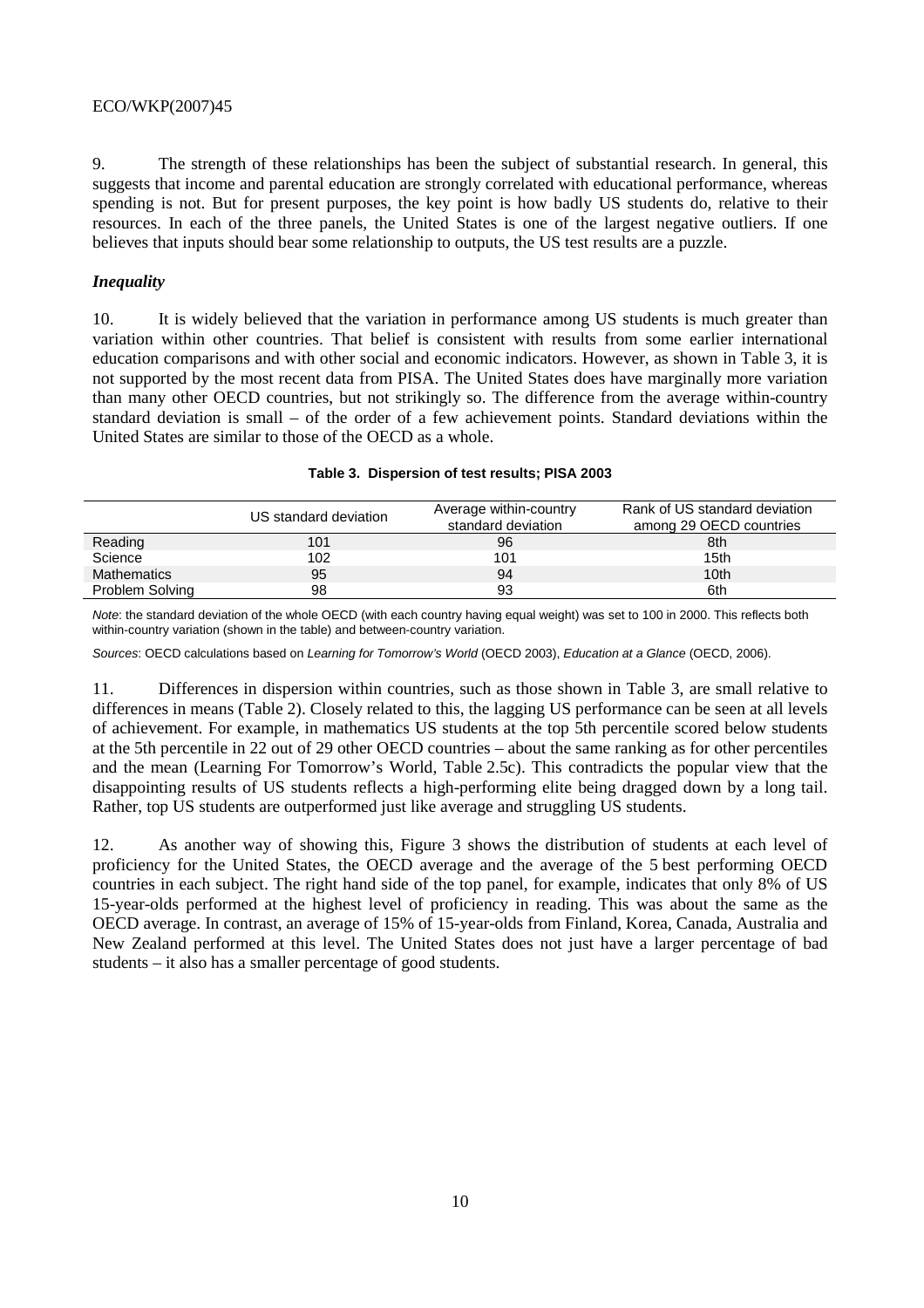

#### **Figure 3. Distribution of students by proficiency**

- 1. Australia, Canada, Finland, Korea, New Zealand
- 2. Finland, Japan, Korea, New Zealand, Netherlands
- 3. Belgium, Japan, Korea, Netherlands, Switzerland

4. Belgium, Finland, Korea, Japan, New Zealand

*Sources*: OECD, PISA 2003, Education at a glance, 2005.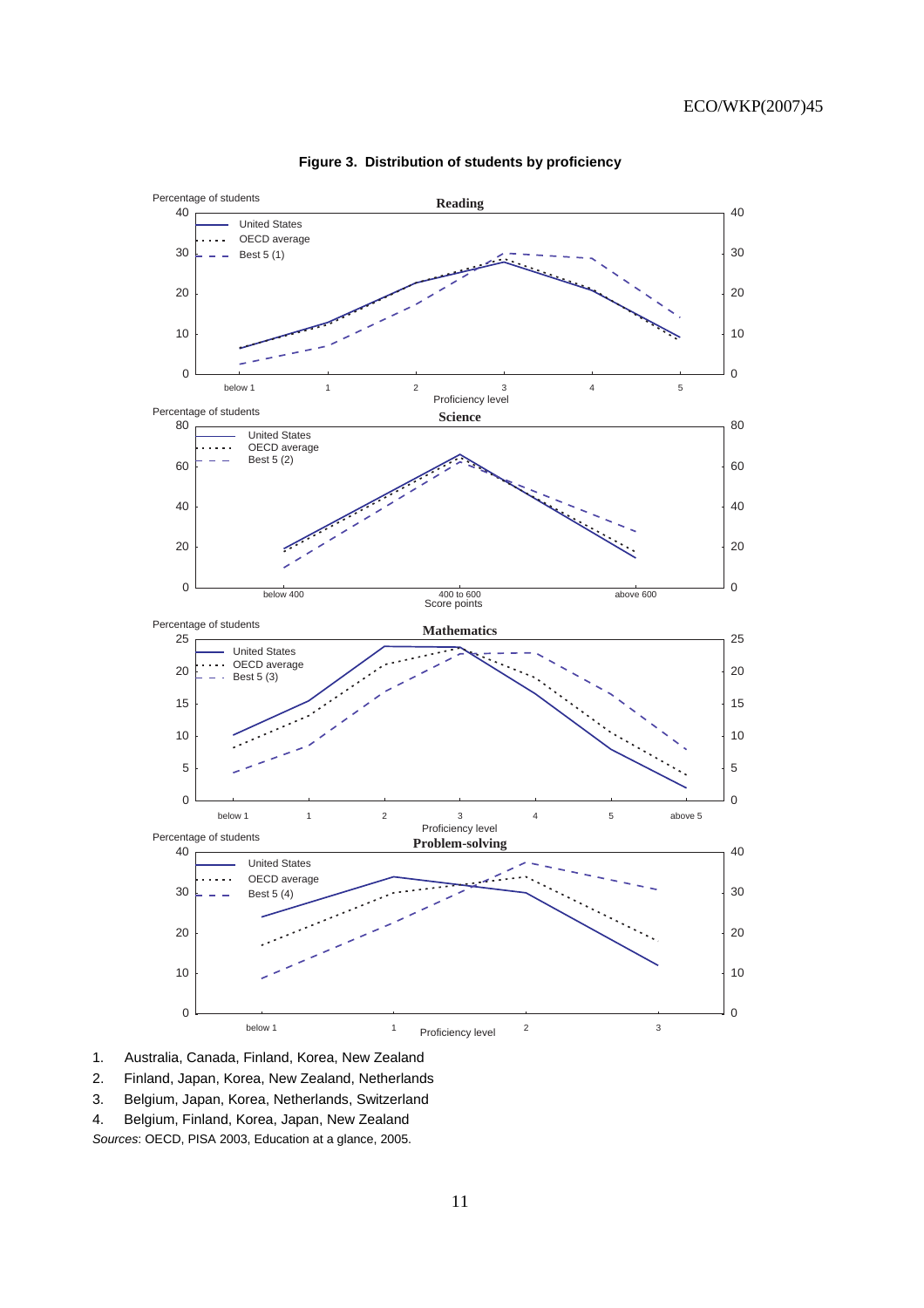13. It is sometimes suggested that the poor US performance reflects failings of disadvantaged innercity schools, while more prosperous schools do relatively well. Again, this hypothesis does not seem consistent with the latest PISA results. The students tested in PISA are asked about their parents' occupations, and these responses are mapped into an internationally comparable index of socioeconomic status. As shown in Table 4, when the mathematics performance of well-off US students is compared with that of well-off students in other countries, they lag in the same way as that of students from disadvantaged backgrounds. Measuring family background by parental education or number of books in the home gives essentially the same result (Hampden-Thompson and Johnston, 2006, Table 2). The relatively poor United States performance (for mathematics in PISA) is evident among all socio-economic groups.

| Socioeconomic background | Rank of US among 29 OECD countries |
|--------------------------|------------------------------------|
| Bottom quarter           | 24                                 |
| Second quarter           | 22                                 |
| Third quarter            | 23                                 |
| Top quarter              | 23                                 |

### **Table 4. Rank of US students in mathematics by parental occupation**

*Source:* Lemke (2004), p. 109.

# *Why do US school students perform below the international average?*

All 24

14. It is not clear why US school outcomes are disappointing, relative to expectations. Part of the explanation is that academic standards in the United States appear to be lower than elsewhere. That is, less is asked of US students. Evidence on this comes from detailed comparisons of mathematics and science curricula as part of TIMSS (see for example, Schmidt et al. 1998, 2001, 2002). William Schmidt, the US TIMSS National Research Coordinator, summarises differences in mathematics curricula:

*By the middle grades the top achieving countries… begin the transition to the study of algebra, including linear equations and functions, geometry and even in some cases, basic trigonometry. By the end of eighth grade in these countries children have mostly completed US high school courses in algebra I and geometry. By contrast, most US students are destined to mostly continue the study of arithmetic. In fact, we estimate that at the end of eighth grade US students are some two or more years behind their counterparts around the world (Schmidt, 2003 p. 1).* 

Similarly, while US middle-school students are still focussed on basics of elementary science that are strong on description (for example, earth sciences), students in other countries are shifting to beginning concepts in chemistry and physics that are more analytical (Schmidt, Houng and Cogan, 2002, p. 3).

15. Consistent with this, students who move between countries report that US schools are easier. Loveless (2002) surveyed high school students from other countries who had recently studied in the United States. Eighty-five percent reported that US classes were easier while 11% thought US classes were harder. US students who had studied abroad agreed, though less emphatically. Fifty-six per cent thought US classes were easier while 30% thought they were harder. Apart from being interesting in itself, this suggests that the correlation between standards and performance is less likely to reflect reverse causation. One reason why standards are low in the United States may be that they have been lowered to accommodate low performance. But if that were all, one would expect to find students having difficulty with the material. Instead, they find it easier – suggesting that standards have been lowered by more than student ability warranted.

16. The astonishing self-confidence of US students also suggests standards are lax. Although they rank 24th out of 29 OECD countries in mathematics performance, US students more strongly agree with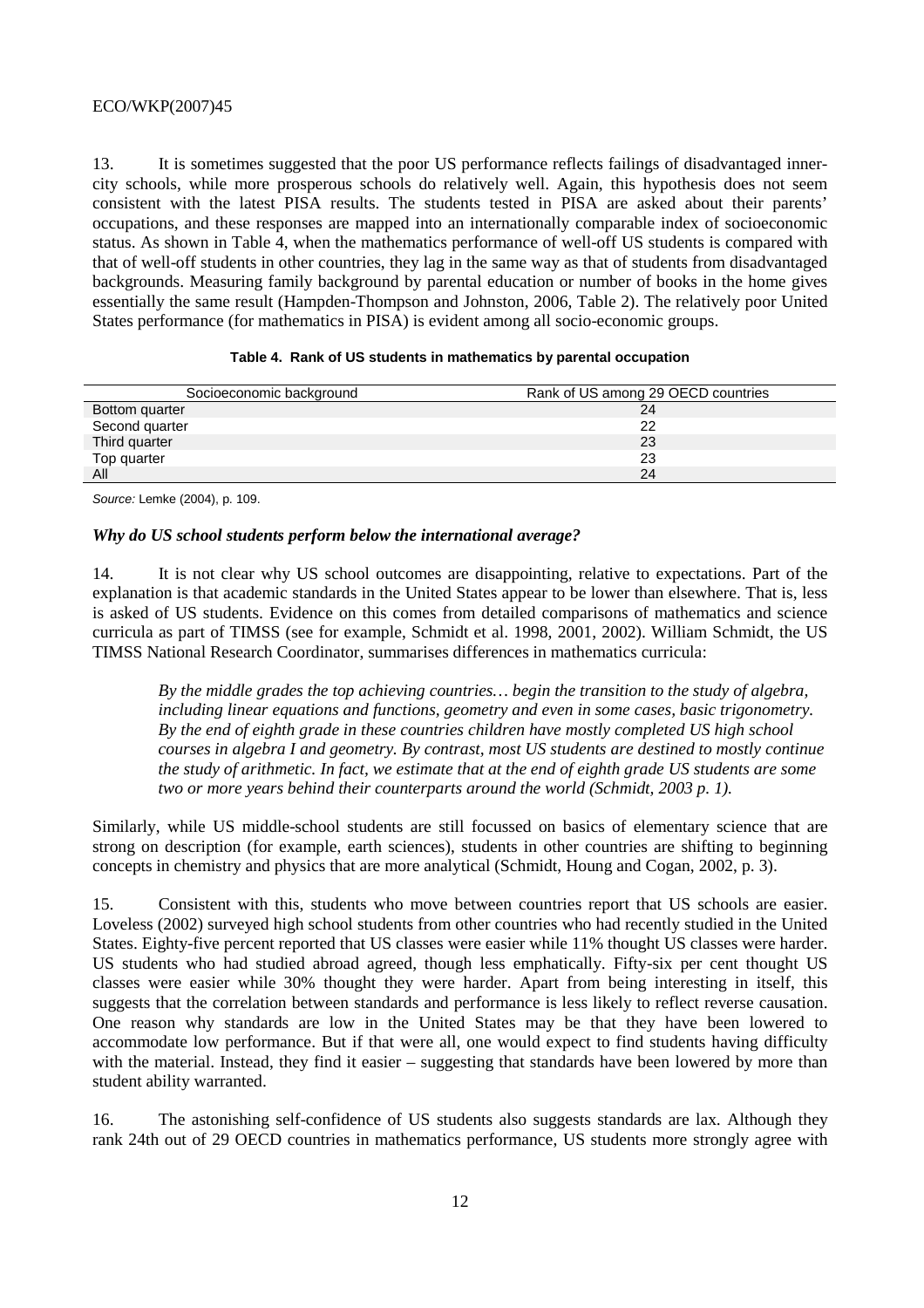the statement "I get good grades in mathematics" than students from any other country. Similar selfconfidence is reflected in their responses to statements "In my mathematics class, I understand even the most difficult work", "I learn mathematics quickly", "I have always believed that mathematics is one of my best subjects", and "I am just not good at mathematics". Although cultural differences may underlie these responses, one interpretation is that US students are being commended for work that would not be acceptable in other countries.

17. This matters, but perhaps in a different way to what is often thought. Contrary to widespread hopes that promotion of self-esteem and confidence will encourage learning, grade inflation seems to lower performance. The PISA index of self-confidence in mathematics (on which the United States ranks highest) is negatively and significantly correlated with mathematics performance across countries.<sup>4</sup> More persuasively, Figlio and Lucas (2004) track students through longitudinal data across different teachers. Their data set has observations on third, fourth and fifth graders in a large school district in Florida. Controlling for class-room composition and school and student fixed effects, they find that improvements in test results are about 20% greater in math and one-third greater in reading for students who are assigned to teachers who are tough graders.

18. In short, one reason why US students perform worse than their international counterparts seems to be that they are not being challenged. For teachers, principals, textbook authors and the like, some remedies for this are probably obvious. For policy makers, it is important to determine why standards are low.

19. The TIMSS research noted above (Schmidt et al. 1998, 2001, 2002) suggested that US students lag behind their peers overseas because of weaknesses in US curricula. Following detailed comparison of standards, textbooks, surveys of teachers and classroom observation in different countries, Schmidt and his colleagues concluded that US courses were "a mile wide and an inch deep". For example, whereas eighthgrade mathematics textbooks in Japan cover 10 topics in depth, US eighth-grade textbooks cover 30 topics superficially. (The correlation between textbook coverage and what teachers teach is about 0.95). A lack of focus promotes memorisation rather than depth of understanding. Either because of this, or because little sinks in, the content is reviewed in subsequent years. Whereas high-achieving countries often teach specific topics in mathematics in three consecutive years, they are typically taught over six years in the United States. Because of the time devoted to repetitive review, progress is slow.

20. These findings have been very influential. For example, the recently released guidelines by the National Council of Teachers of Mathematics (2006) propose clearer focus in mathematics curricula with more depth and less breadth. They emphasise the TIMSS research in motivating the changes. As a parallel development, many school districts have been adopting foreign curricula. For example, some 300 school systems in the United States have adopted "Singapore Math" (Hechinger, 2006) – Singapore being the highest ranked country in TIMSS. Educators have likewise been looking closely at how mathematics and science are taught in other high-performing countries, such as Finland and Taiwan.<sup>5</sup>

21. It may be that the problems of US curricula simply reflected poor information: educators may have been unaware that they could do better. If so, developments such as those noted in the previous paragraph are very encouraging. Or it may be that the problems are more fundamental. Schmidt et al.

 $\overline{a}$ 4. Closely related to this, there is a strong negative correlation across countries between enjoyment of mathematics and performance. As Whitehurst (2003) points out, this suggests that mathematics does not need to be made fun.

<sup>5.</sup> For an account of how one school district (Montgomery County, Maryland) adjusted its mathematics curriculum in response to the TIMSS research, see Larson (2001).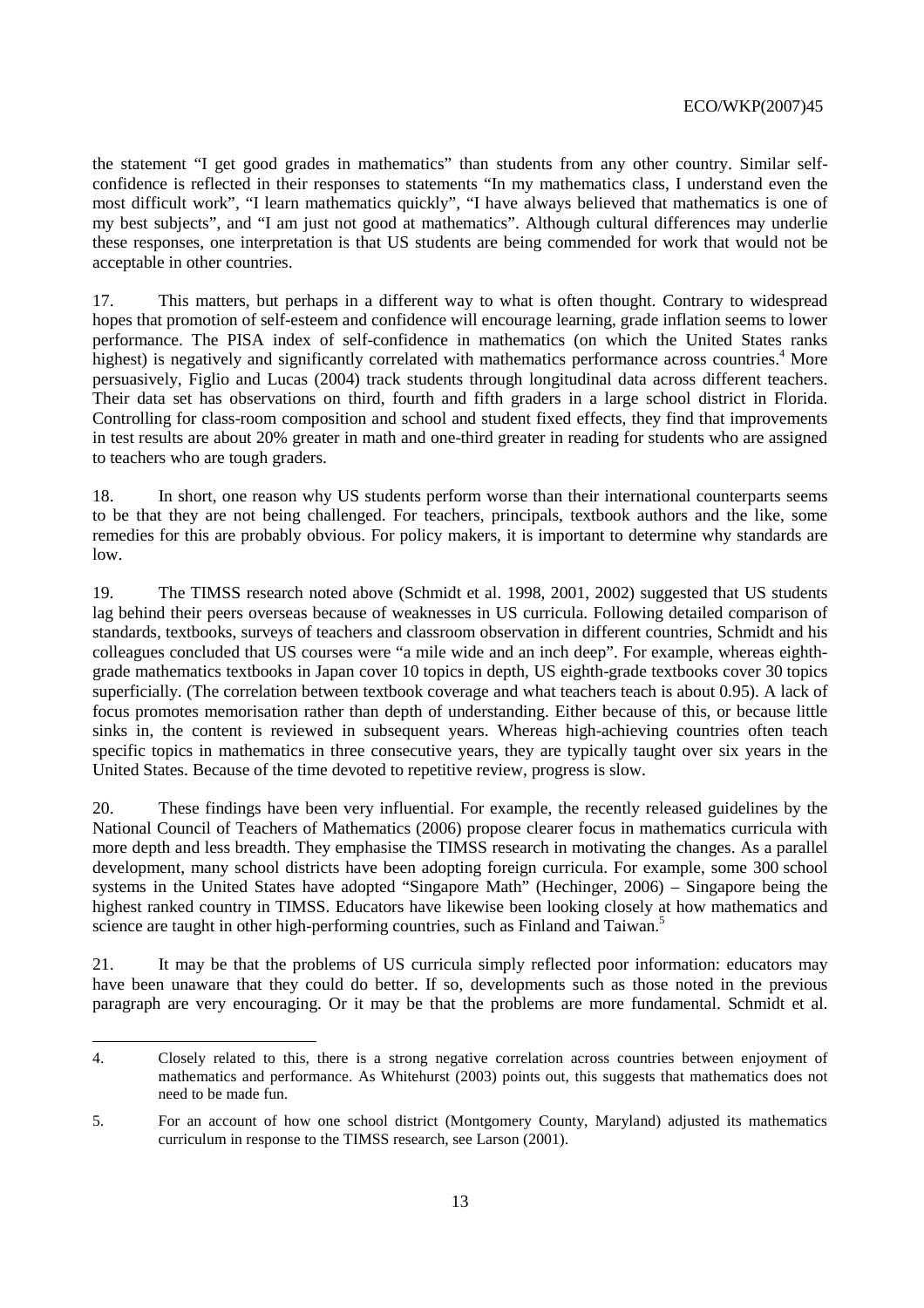(1998) for example, attributed the breadth and consequent lack of depth to the decentralised nature of educational planning in the United States, which leads to curricula that attempt to keep everyone happy. In that case the appropriate policy remedy would presumably be increased centralisation of standards.

22. Another prominent explanation for the low standards of US schools relative to those overseas is the absence in the United States of Curriculum-Based External Exit Exams (CBEEEs). In other countries it is common for students to sit an exam at the end of high school that tests what they have learned – their success in this exam determines success in employment applications, what college they may attend, and what courses at college they may enrol in. Examples include the baccalauréat in France, and the GCSC and A-levels in Great Britain. Table 5 shows CBEEEs in mathematics and science across the OECD. Within the United States, New York State and North Carolina have general CBEEEs, and Advanced Placement courses fulfil similar functions for advanced students. Many US states have other exit exams but these need not be curriculum-based, nor external.

| <b>Both Mathematics</b><br>and Science | Mathematics but not<br>Science | In some states or provinces<br>but not others | None     |
|----------------------------------------|--------------------------------|-----------------------------------------------|----------|
| Czech Republic                         | France                         | Australia                                     | Belgium  |
| Denmark                                | Iceland                        | Canada                                        | Greece   |
| Hungary                                | Norway                         | Germany                                       | Portugal |
| Ireland                                |                                | Switzerland                                   | Spain    |
| Japan                                  |                                | <b>United States</b>                          | Sweden   |
| Korea                                  |                                |                                               |          |
| <b>Netherlands</b>                     |                                |                                               |          |
| New Zealand                            |                                |                                               |          |
| Slovak Republic                        |                                |                                               |          |
| United Kingdom                         |                                |                                               |          |

|  | Table 5. Curriculum-based external exit exams, OECD, 1997 |  |  |  |  |
|--|-----------------------------------------------------------|--|--|--|--|
|--|-----------------------------------------------------------|--|--|--|--|

*Source*: Bishop (1997, p. 261). Unfortunately, this reference is somewhat dated and does not provide information on other OECD members. OECD (2006a Table XI.3) provides recent information on all OECD countries and Center on Education Policy (2006) describes differences across US states, but in neither case is the focus on exams that are curriculum-based and external.

23. Bishop (1997, 2006) and Fuchs and Woessman (2003) argue that CBEEEs raise performance in many ways. When testing is external, the performance of the school and teacher can be assessed, raising incentives. Students compete against their peers in other schools, so they have less incentive to discourage/disrupt their co-students. Students and parents will encourage teachers to set high rather than low standards. Curriculum-based tests require mastery of the subject matter taught. This is in contrast to aptitude tests like the SAT-I or ACT which are designed so as to be difficult to study for.

24. In simple cross-country regressions, the effect of CBEEEs is often large and statistically significant. For example, comparing PISA countries, Bishop (2006) found the existence of a CBEEE raised performance by 40 points in mathematics, 32 points in science and 25 points in reading.<sup>6</sup> Differences of that magnitude would be enough to raise the US performance to close to (though still below) the best performing countries (see Table 2, last column). Similar results have been found in TIMSS (at both country and micro level), PIRLS, across German Länder and across Canadian provinces. Students from New York State and North Carolina have been found to outperform students of the same ethnic and social background in other US states. Bishop (2006) provides a survey of this research. However, not all research is as positive. Perhaps the most thorough and sophisticated study is that of Fuchs and Woessman (2004). This used micro-level PISA data, controlling for student social background (something not possible in the

 $\overline{a}$ 

<sup>6.</sup> The dependent variable was the country level mean of native-born students. Other regressors were per capita GDP and a dummy for East Asia. Coefficients on the CBEEE dummy were significant at the 1% level.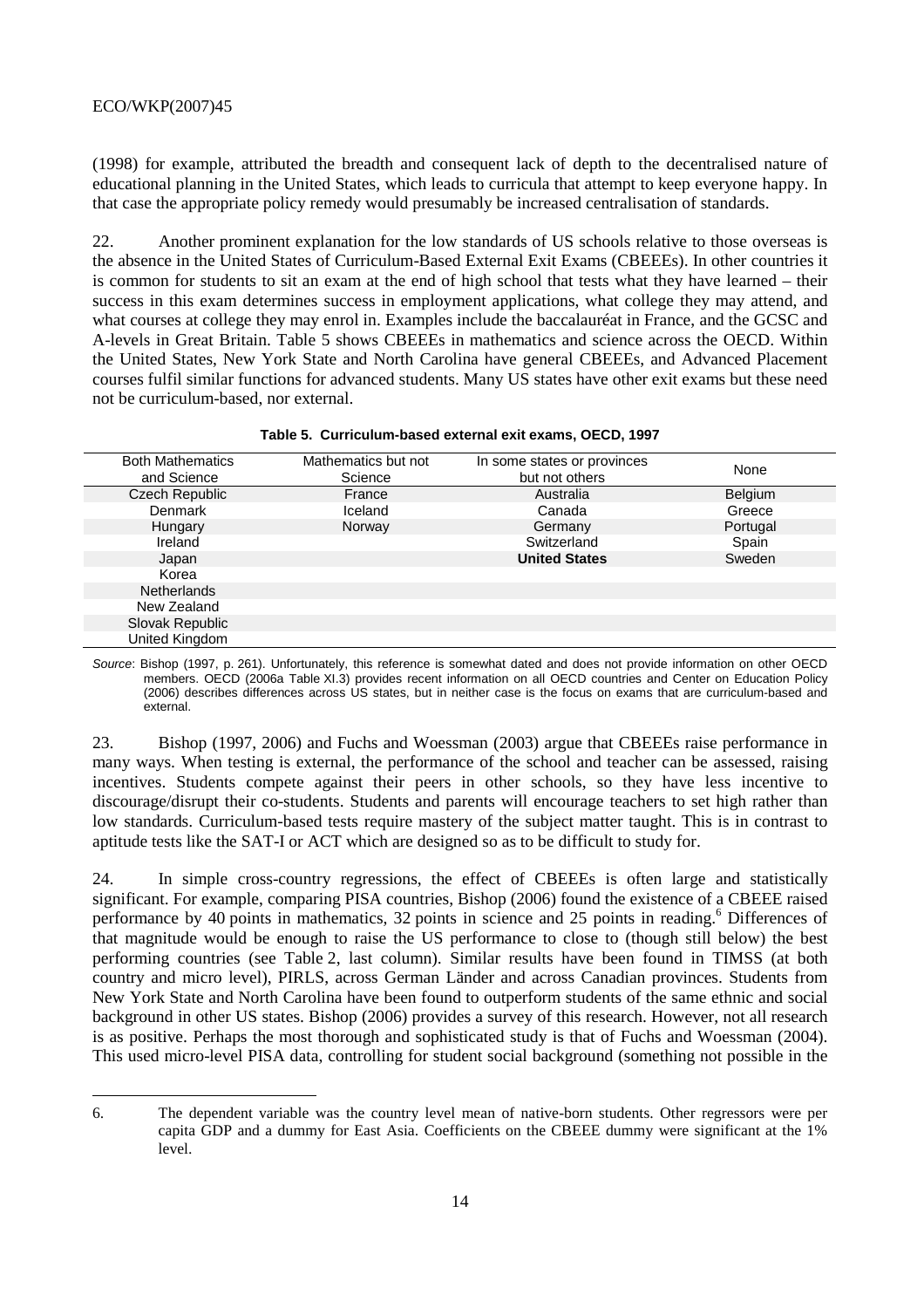other international studies) and found effects for mathematics and science that were half as large as Bishop's estimates (and only marginally significant) and an effect on reading scores that was close to zero (albeit positive).

25. Within the United States, there is a debate over whether high-school graduates should be required to pass an exam. Empirical research (see, for example, Center on Education Policy, 2006) has not found this requirement, of itself, to be especially advantageous. The international literature, in contrast, has focussed on exams that are curriculum-based and external, where the results are clearer. Overall, CBEEEs are strongly correlated with performance in a wide range of data sources. That said, there are still substantial uncertainties. For example, it is not clear that this effect is causal or robust to alternative specifications. Furthermore, some of the favourable effect of CBEEEs may come from their high stakes. In a decentralised economy like the United States, where the federal government cannot direct colleges or employers to use exam grades in their admission decisions, it is not clear that the success of CBEEEs could be easily transplanted.

26. In addition to the above references there have been many other assessments of international differences in education performance. For example, many policy advocates argue that international comparisons vindicate their particular policy positions, though formal evidence in support is typically weak. Multivariate analysis is at a stage that might be described as exploratory rather than conclusive. Three recent econometric investigations of PISA data (in addition to the research cited above on CBEEEs) include Learning for Tomorrow's World (OECD, 2003); Carey and Ernst (2006) and Willms (2006). However, none of these include the factors discussed above (low expectations, curriculum design, CBEEEs, etc) in their specifications. Nor do they examine other topical policy issues, such as teacher quality or school choice. These studies, like the work cited above on CBEEEs, and many other less formal international comparisons, do not compare their conclusions with those of others. Although there is strong agreement that some background factors matter (for example, income or parental education), this does not extend to policy instruments. Consistent with this, many academics attribute much of the variation to "culture" (shorthand for factors that we cannot identify or measure). In particular, we have very limited information on why the United States does so poorly. International comparisons indicate there is considerable scope for doing better, but do not provide precise guidelines. Nevertheless, they do support calls to raise standards, give curricula more focus and coherence, and place greater emphasis on curriculum-based external exams. These issues are explored below.

# *Centralisation and academic schooling standards*

27. As noted above, the comparative weakness of US academic standards may stem in part from the highly decentralised administration of the school system and from the absence of central steering (through central curriculum or external exams). Responsibility for schooling in the United States rests primarily with the states.<sup>7,8</sup> The fifty state governments, territories and the District of Columbia establish the

- The NCLB legislation should be reauthorised.
- The NCLB framework of standards, assessment and accountability should be extended through upper secondary education.

 $\overline{a}$ 7. Under the US Constitution those responsibilities that are not specifically assigned to the federal government are left to the individual states. Australia, Austria, Canada, Germany, Spain, Box 3. Recommendations on schools Although there are considerable uncertainties regarding policy for schools, the Federal government's No Child Left Behind (NCLB) initiative appears to be well conceived, addressing key problems in a sensible manner. Preliminary indications are consistent with it raising school performance and narrowing achievement gaps. Hence: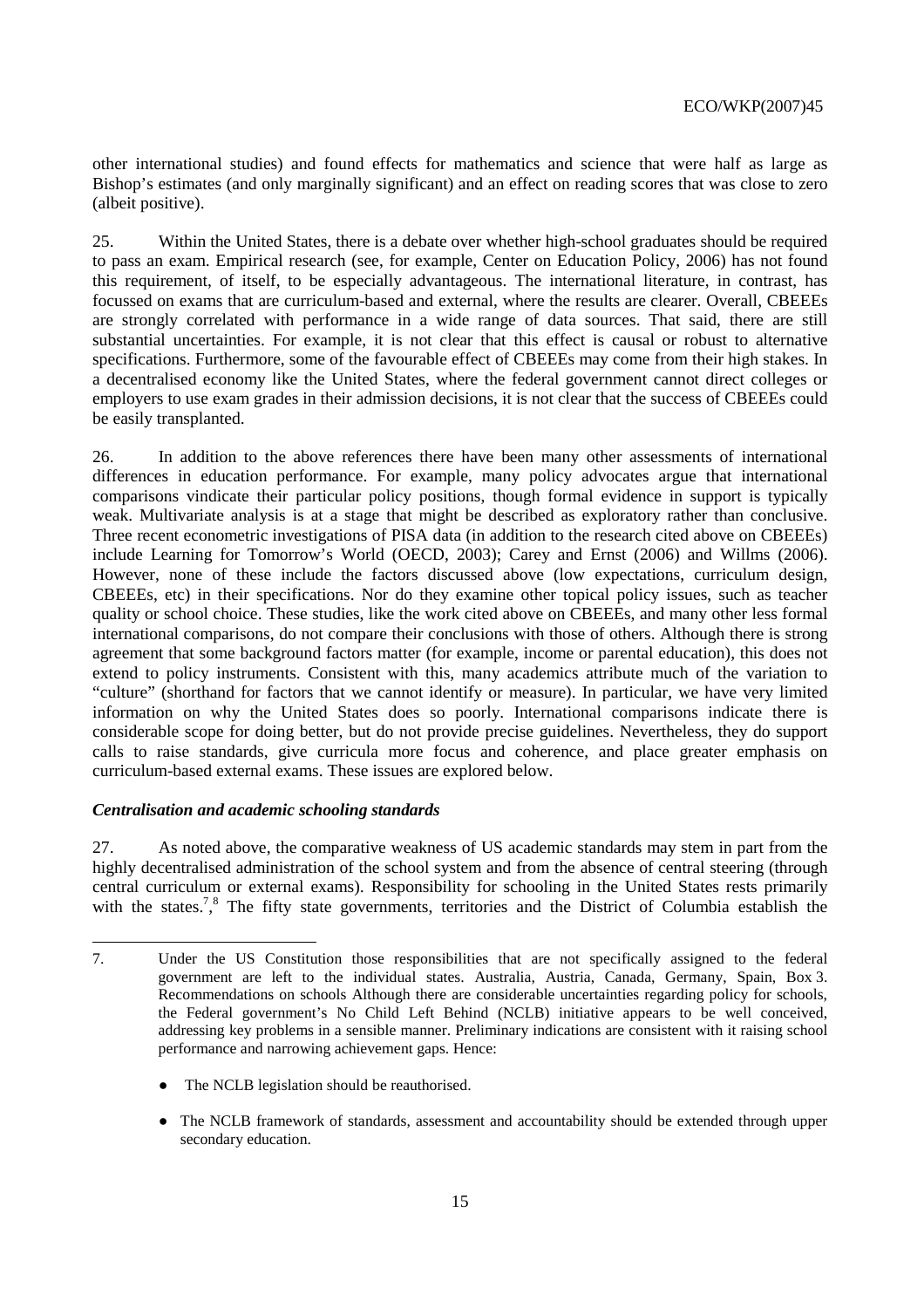-

framework within which the approximately 13 000 local education authorities organise schooling from kindergarten through year  $12.^9$  Within that decentralised structure, there is a high degree of variability across states in the extent to which states themselves provide central direction.

28. The degree of decentralisation in the governance and administration of schools and lesson planning found in the United States (that is, control over inputs) is not exceptional by international comparison. A 2003 OECD survey of decision making in lower secondary education found that in 11 of the 25 countries or sub-national regions covered, schools had control over half or more of the decisions related to the organisation of instruction. Schools have authority to choose textbooks in nearly all countries and, in nearly half of the countries covered, had a say in the definition of course content and the range of subjects taught. Moreover, there has been a clear trend internationally towards decentralisation of decision making. Between 1998 and 2003, the percentage of decisions taken at the school level increased in 13 of the 17 countries for which data were available; centralisation of decisions occurred only in 4 countries. These shifts towards decentralisation of decision making extend to administrative matters as well (e.g. budgeting and hiring of teachers).<sup>10</sup> They have been motivated for similar reasons as those in the United States, particularly with regard to enhancing accountability. As school "league tables" have become more widely available, there have been stronger incentives for educators at the school level to exert more control over schooling. Classroom teachers and school administrators are in a good position to take stock of individual learning needs and they need the autonomy to adapt instruction accordingly. Decentralisation

 That said, there are a number of areas in which improvements could be made. Educational content standards and curricula in the US appear to be less challenging than those found in other countries. No Child Left Behind requires states to formulate challenging content standards, but they vary and show no signs of reaching the levels needed. Tests are often testing the wrong things and failing to provide relevant information. Hence:

- States and districts need to implement more challenging curricula and levels of performance. For example, Advanced Placement and the International Baccalaureate provide models of standards that could be adopted more widely.
- The objective of bringing all pupils to high levels of proficiency should not be watered down.
- States should consider implementing curriculum-based external exit exams, like those in New York or North Carolina. NCLB should require curriculum-based external exit exams.

 Switzerland, and the United Kingdom have similar federal systems or other governance arrangements under which states/province/regions have primary responsibility for schools.

- 8. Until recently the federal role in schooling has been limited to federal responsibilities, such as national defence (the National Defence Education Act of 1958 was enacted to strengthen mathematics and science instruction in schools), areas where the Federal constitution supersedes state law or federal law addresses gaps in state law (Federal constitutional guarantee of equal protection or federal legislation guaranteeing access of students with disabilities to quality education), and support of educational research.
- 9. Education in America is delivered in schools that run from Kindergarten for 5-year olds through elementary schools (typically grades 1-6), middle schools (grades 7-9), and high schools (grades 10-12). A high school diploma is awarded at the end 12th grade. About half of US children participate in optional pre-school programmes (average for the OECD is ); education is compulsory from age 5 through 15 or 16 (depending on the state); the upper secondary graduation rate in 2004 was 75% (the OECD average was 81%).
- 10. OECD, 2004, pp. 423-438. Also see OECD, 2006b for a discussion of changes in policy and practice to increase responsiveness of schools to parental and community preferences.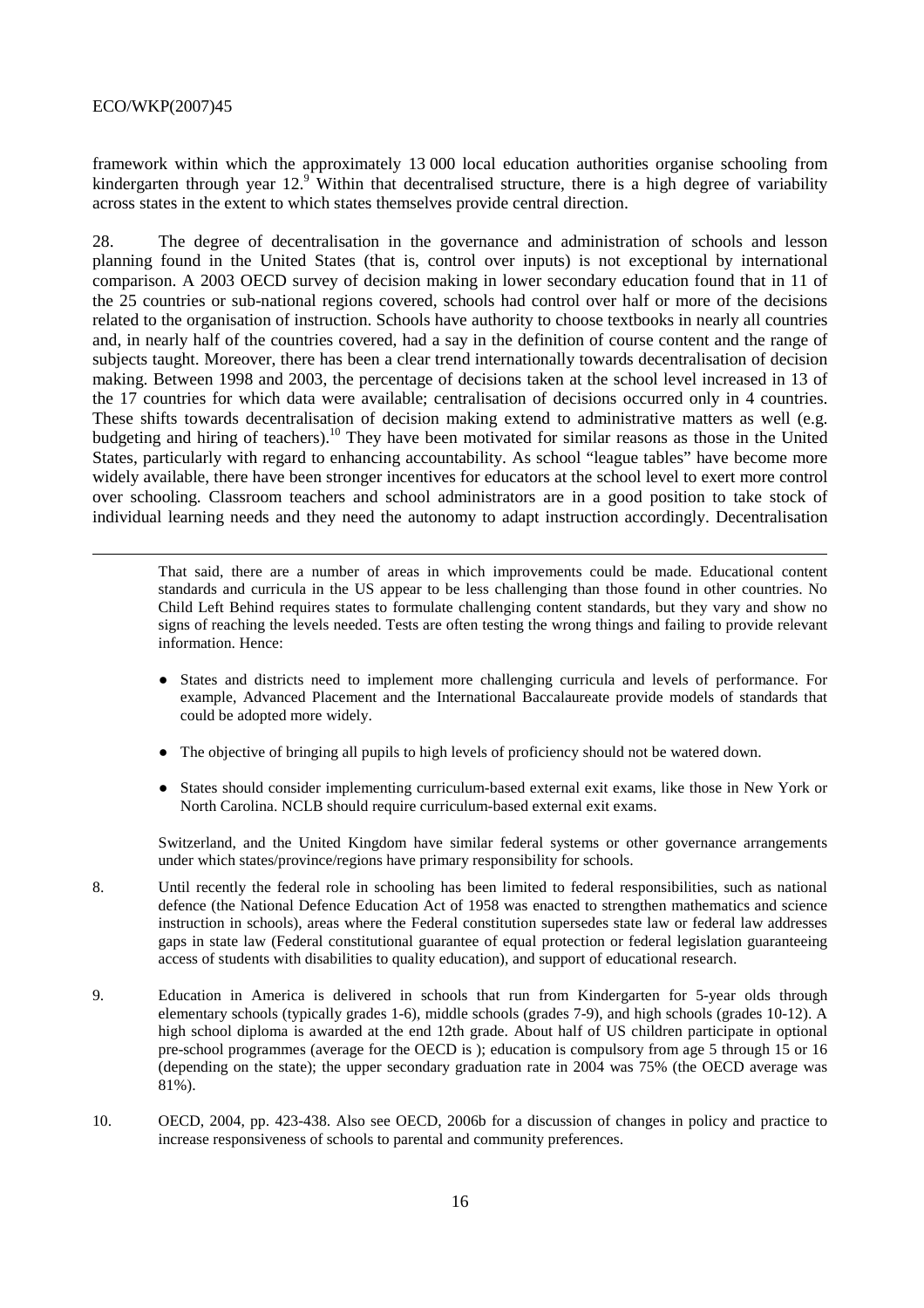has occurred also as part of a continuing trend towards increasing parental say in local school affairs (Glenn and de Groof, 2005).

29. Whereas many countries have decentralised decision-making with regard to inputs, decisions over outcomes, such as the academic performance standards, are more centralised. In this regard, the US is unusual. The international trend towards decentralisation coincides with a stronger central role in the design of curricula, standards and testing. Thus, although schools in 19 out of 25 countries decide on textbooks, those decisions are typically guided by a framework established at a higher level (usually central government). In most countries overall academic programme design is either set or guided by the state or central level of government. Even in countries where schools define course content, this usually is done within a framework of learning objectives established by state or central government. Also, the use of external exit examinations in many countries should be seen as an integral element of comprehensive approaches to building quality into schooling systems. They are the last of a series of independent assessments for monitoring progress towards educational targets that are set at a higher (often central) level; educators decide – often with a high degree of autonomy – how to achieve those targets.

30. Decentralisation of decisions on outcomes is a worry because if individuals are able to evaluate their own performance, they will tend to assess it too favourably, particularly if doing so increases financial payments or reduces penalties. As educational decision-making is decentralised down to a district or town level, these incentives may not change, but the control that individuals (students, teachers and parents) have, and hence the distortions arising from subjective assessments, increases. To prevent grade inflation, some central control over the "measuring rod" is needed. Furthermore, decentralisation seems likely to lead to more dispersion of results.

31. Indeed, a state-by-state analysis of standards carried out by the Thomas B. Fordham Foundation provides direct evidence of shortcomings in state standards and the high degree of variability between states. Starting in the late 1990s the foundation organised teams of experts to review state standards, first in language, and later in US history, mathematics, science and world history. They judged standards according to their clarity and rigour and whether they were "right-headed about content". Based on this, they graded states (on a scale from A to  $F$  – highest to lowest) and ranked them. The results of this analysis were published in 1997, 2003, and 2006 (Finn et al., 2006). By their assessment, they found in 2006 only 9 states to be doing very well (grade of B or better) and 26 states to be doing poorly or failing (grade of D or F). Testing practices reveal important differences as well. Until the end of the 1990s, a large majority of states did not have final examinations. By 2004, only 20 states had compulsory exit exams, with as few as 10 with exams based on standards (i.e. linked to a curriculum and course requirements guided from the state level).<sup>11</sup> As a result, in many states there is considerable discretion at the local and school levels with regard to the number of courses that students are required to take, what it is that students are expected to know at different grade levels, and whether and how student performance is judged. The prevalence of low standards found by the Fordham Foundation implies that that discretion is often exercised poorly.

### *Past attempts to improve schooling performance fell short*

32. The weaknesses in schooling discussed above are not new. In 1964, Congress enacted the Elementary and Secondary Education Act (ESEA) to strengthen what was perceived as weak performance in schools serving large numbers of disadvantaged children. It channelled federal money to support programmes aimed at improving education opportunities, quality and attainment. Yet by the early 1980s it was evident that schools were failing not only in hard-pressed inner cities and poor rural areas, but more generally. The National Commission on Excellence in Education concluded in 1983 that "… the educational foundations of our society are presently being eroded by a rising tide of mediocrity that

 $\overline{a}$ 

<sup>11.</sup> National Center for Education Statistics, 2005.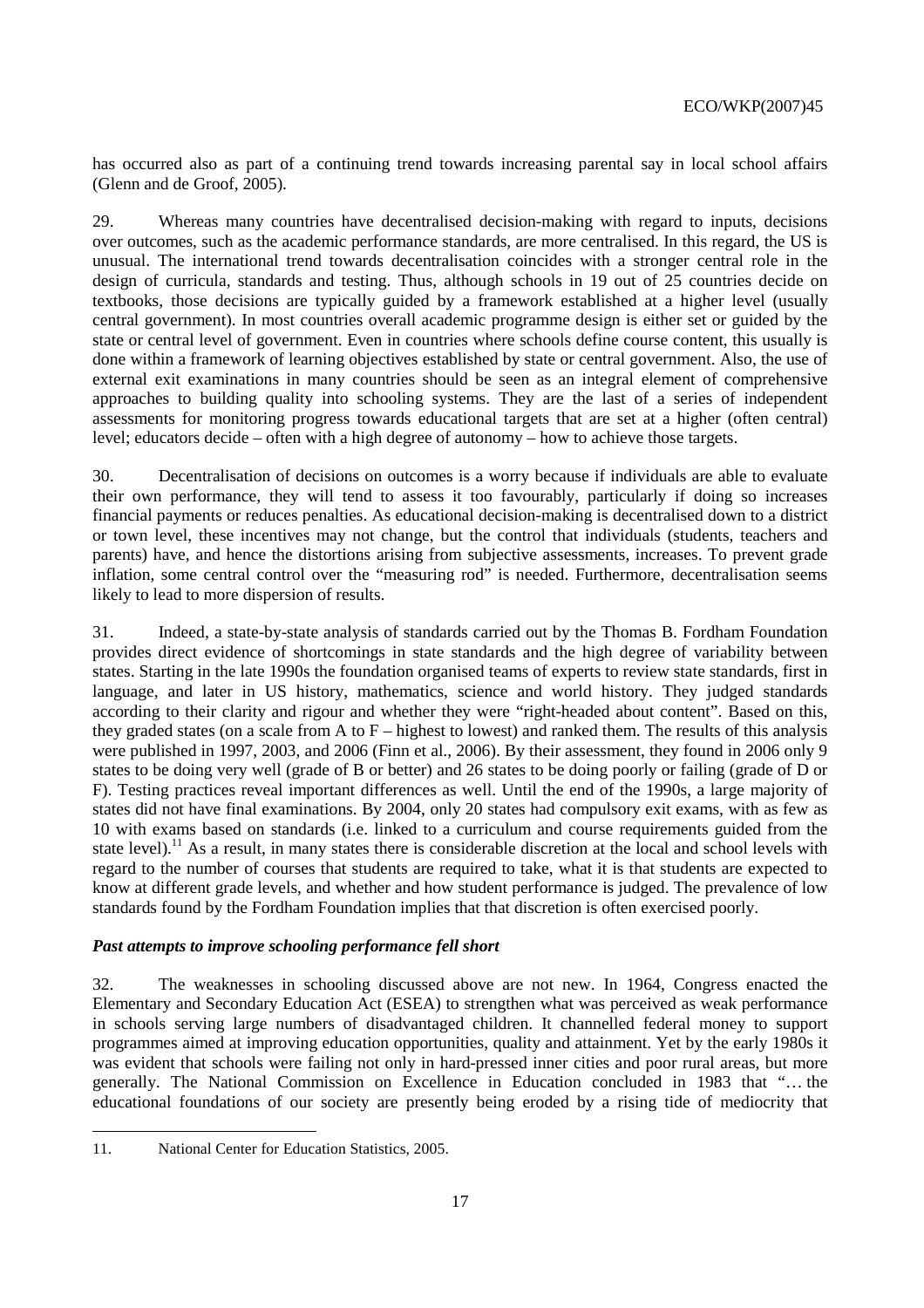threatens our very future as a Nation and a people. What was unimaginable a generation ago has begun to occur-others are matching and surpassing our educational attainments". The Commission recommended higher and more challenging standards; proficiency in reading, mathematics, science, social studies, computer science, and foreign language; regular testing of achievement; and that students meet rigorous achievement standards to graduate (National Commission on Excellence in Education, 1983). The report drew attention to weaknesses in American education and raised their visibility and importance in national debate. Following publication of the report, some states launched initiatives to implement the Commission's recommendations. In 1989, in an unprecedented "education summit", the President and governors agreed to set national goals to be met by the year 2000. These were later spelt out to include raising high school graduation rates, demonstrating mastery of "five core subjects"<sup>12</sup> at the end of 4th, 8th and 12th grade. When the ESEA was reauthorised in 1994 it introduced a requirement that every state introduce a "standards-based education system that would apply to all students". The law required states to specify standards for each year and to develop tests to measure progress; it required poor children (those covered by ESEA Title I) to be tested at least once in grades 3-6, 6-9, and 10-12.

33. However, as in the past, the federal government was able to play only a limited role in overseeing implementation and compliance (Hess et al. 2006, pp. 14-15). In 1996, following a second education summit it was noted that "[g]raduation rates are up, and the number of students taking a core of academic subjects increased from 13% to 47%. But there's still cause for concern. In 1994, only a third of 12th grade students could master rigorous reading passages. Only 11% showed a strong grasp of history, and standards of US schools pale in comparison to those of other industrialised nations". (Bracket 1996).

# *A stronger federal role to raise academic standards*

34. In 2001, Congress enacted the No Child Left Behind Act<sup>13</sup> (NCLB) because of the persistent ineffectiveness of state and school districts and earlier federal legislation to effectively address the problem of poor outcomes. NCLB aims to strike a balance between the federal interest in setting stronger standards, and the authority of states to define such standards, without impinging on autonomy of schools (Box 1). Specifically, the Act redefines the authority of the federal government in schooling matters by establishing a framework for strengthened accountability of school performance. It requires states to put in place assessment systems to increase the availability and quality of information on student and school performance; it requires states to establish content standards, $14$  as well as achievement standards<sup>15</sup> that, when met, will ensure that by 2013/14 all pupils are functioning at or above the level each state determines to be proficient. It requires that such standards be met for all sub-groups in the population. The strengthened framework for accountability breaks with earlier federal legislation by extending coverage of such requirements from just those schools receiving ESEA funding, to all schools in any state receiving ESEA funding. In most important respects the goals of NCLB and instruments for achieving them are in line with the trend in federal education legislation, as well as with initiatives in several American states to

 $\overline{a}$ 12. Among the following: English, mathematics, science, foreign languages, civics and government, economics, art, history, and geography.

<sup>13.</sup> Signed into law in January 2002 by President Bush The No Child Left Behind Act of 2001 (Public Law 107-110) amends the Elementary and Secondary Education Act of 1964. ESEA was the original framework legislation for federal education law related to improving academic achievement of disadvantaged children (including pre-school education); improving instruction for limited English proficient and immigrant students; libraries; and Indian, Native Hawaiian, and Alaska native education.

<sup>14.</sup> What students are expected to know at each grade level in the main subject areas, including mathematics, reading and science.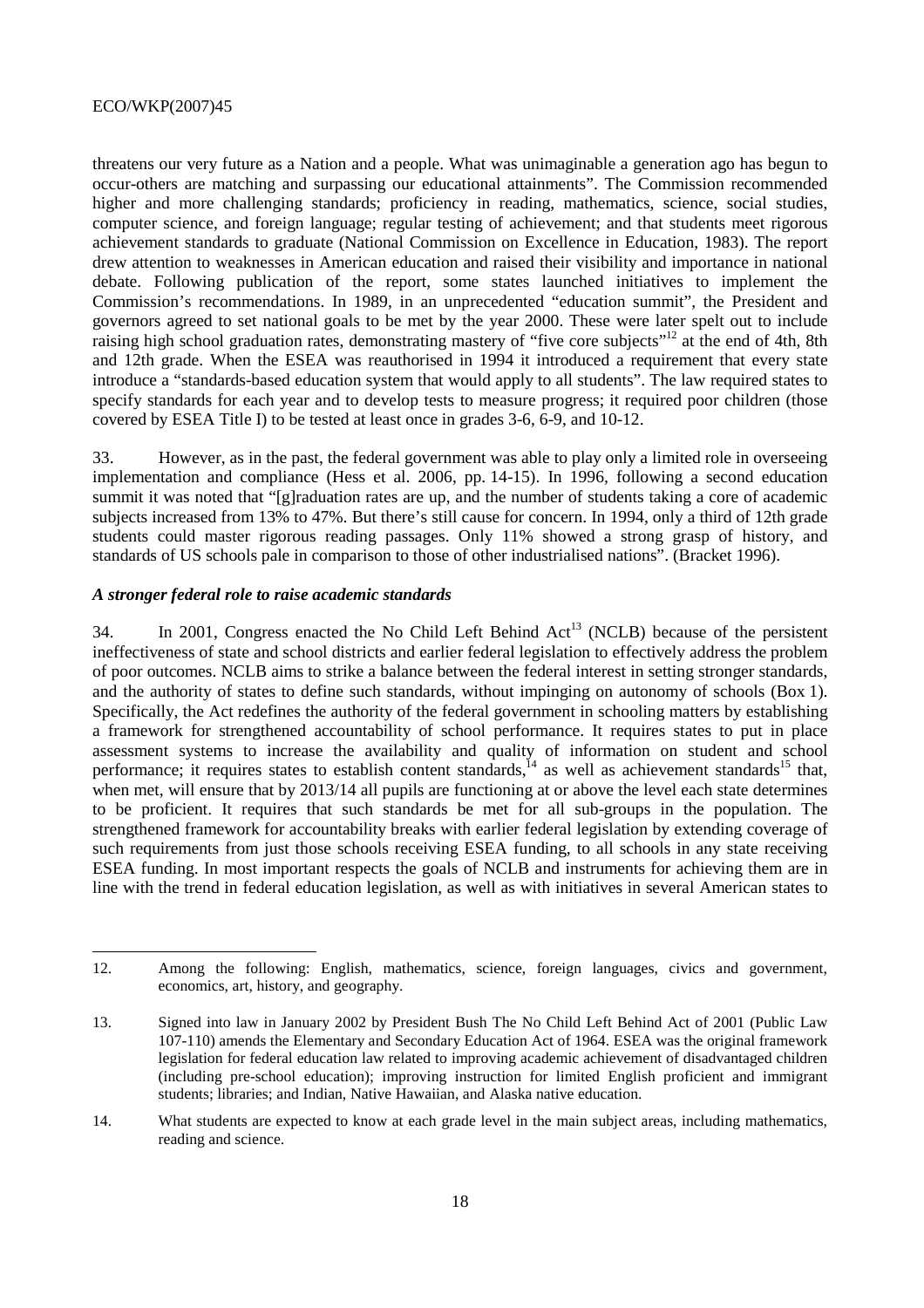improve education quality by strengthening standards and accountability for outcomes. They also parallel developments in other countries referred to above (see also OECD, 2006b).

35. Five years after NCLB was signed into law, different aspects of the legislation are in different stages of implementation; some remedies and sanctions have not even been applied for the first time because of their phased escalated nature.<sup>16</sup> So far, all states and the District of Columbia have put in place accountability plans and reading and mathematics assessments for all students in grades 3-8 and at least once in high school. The proportion of teachers who are highly qualified has risen to 91%.

# *Early signs of progress*

-

36. The real tests of NCLB will be whether it raises overall achievement levels and closes the achievement gap facing certain sub-groups in the population. The US Government believes that "the NCLB Act is working" (US Department of Education, 2006). In the January 2007 State of the Union speech, President Bush said "Five years ago, we rose above partisan differences to pass the No Child Left Behind Act… Because we acted, students are performing better in reading and math, and minority students are closing the achievement gap". Other observers are more cautious, noted that such improvements were underway before NCLB was enacted and that it may be too early to draw clear lessons about its effectiveness.

37. The main evidence on changes over time in educational performance is the National Assessment of Educational Progress (NAEP), often referred to as the "Nation's Report Card". This provides a robust measure of progress using a survey that is administered by the Federal government on a regular basis.<sup>17</sup> Table 6 shows trends in the first few years in overall scores in reading and mathematics. As can be seen in the final column, 4th graders have improved in both mathematics and reading. 8th graders have improved in mathematics while showing little change in reading performance.

<sup>15.</sup> These are targets defining levels of proficiency – basic, proficient and advanced – and the scores that students are expected to reach at each level.

<sup>16.</sup> Later this year there will be available results of a comprehensive evaluation of implementation, as well as results of the 2006 round of the National Assessment of Education Progress (NAEP) results. In the meantime there are available results of recent tests of student achievement, as well as interim assessments of various aspects of the legislation.

<sup>17.</sup> The National Assessment of Educational Progress (NAEP), is carried out in all states receiving Title I funds. NAEP was developed under the auspices of the National Assessment Governing Board (NAGB); it measures achievement in reading, mathematics, science, writing, US history, civics, geography and the arts. NAEP is the only nationally representative and continuing assessment of what America's students know and can do in various subject areas.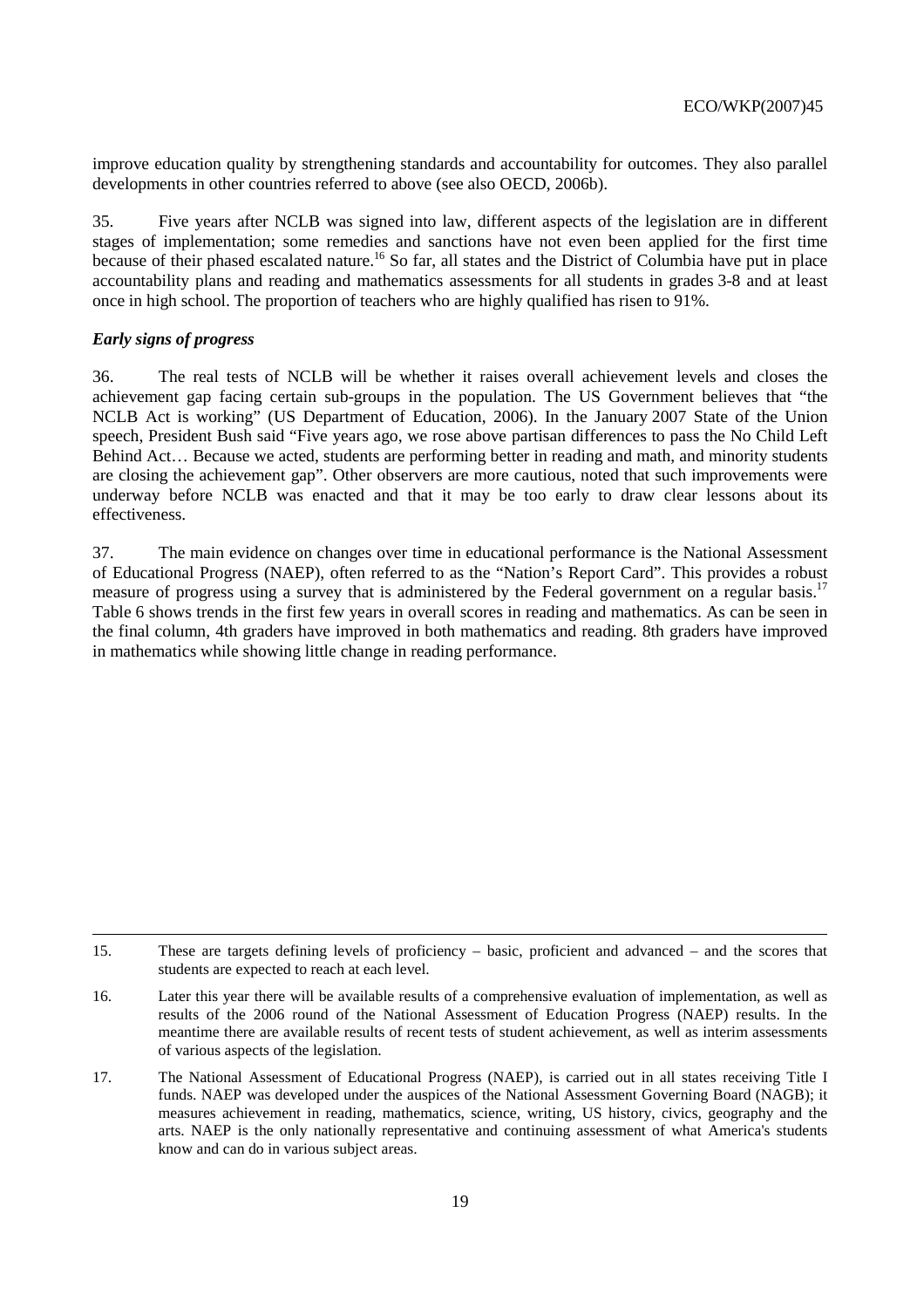#### **Box 1. Main provisions of the No Child Left Behind Act (NCLB)**

#### **State assessments**

States must implement annual assessments in reading and mathematics in grades 3-8 and at least once in grades 10- 12, and in science at least once in each of three grade spans: 3-5, 6-9 and 10-12. Assessments must be aligned with challenging state content and academic achievement standards. States must provide for participation of all students, including students with disabilities and limited English proficient (LEO) students. States must provide for the assessment of English language proficiency of all LEP students.

#### **Adequate yearly progress**

States must set annual targets that will lead to the goal of all students' reaching proficiency in reading and mathematics by 2013-14. For each measure of school performance, states must include absolute targets that must be met by key subgroups of students (major racial/ethnic groups, low-income students, students with disabilities, and LEP students). Schools and districts must meet annual targets for each student subgroup in the school, and must test 95% of students in each subgroup, in order to make "adequate yearly progress". States also must define an "other academic indicator" that schools must meet in addition to proficiency targets on state assessments.

#### **Schools identified for improvement**

Schools and districts that do not make adequate yearly progress (AYP) for two consecutive years are identified for improvement and are to receive technical assistance to help them improve. Those that miss AYP for additional years are identified for successive stages of interventions, including corrective action and restructuring (see below). To leave "identified for improvement" status, a school or district must make AYP for two consecutive years.

#### **Public school choice**

Districts must offer all students in identified schools the option to transfer to a nonidentified school, with transportation provided by the district. Supplemental educational services In schools that miss AYP for a third year, districts also must offer low-income students the option of supplemental educational services from a state-approved provider.

#### **Corrective actions**

In schools that miss AYP for a fourth year, districts must also implement at least one of the following corrective actions: replace school staff members who are relevant to the failure to make AYP; implement a new curriculum; decrease management authority at the school level; appoint an outside expert to advise the school; extend the school day or year; or restructure the internal organisation of the school.

#### **Restructuring**

In schools that miss AYP for a fifth year, districts must also begin planning to implement at least one of the following restructuring interventions: reopen the school as a charter school; replace all or most of the school staff; contract with a private entity to manage the school; turn over operation of the school to the state; or adopt some other major restructuring of the school's governance. Districts must spend a year planning for restructuring and implement the school restructuring plan the following year. Schools that miss AYP for a sixth year should be closed down.

#### **Highly qualified teachers**

All teachers of core academic subjects must be "highly qualified" as defined by NCLB and the state. To be highly qualified, teachers must have a bachelor's degree, full-state certification, and demonstrated competence in each core academic subject that they teach. Subject-matter competency may be demonstrated by passing a rigorous state test, completing a college major or coursework equivalent, or (for veteran teachers) meeting standards established by the state under a "high, objective uniform state standard of evaluation" (HOUSSE).

*Source:* Reproduced from Institute of Education Sciences (2006) National Assessment of Title 1: Interim Report, Executive Summary, Washington DC, Department of Education, p. 12.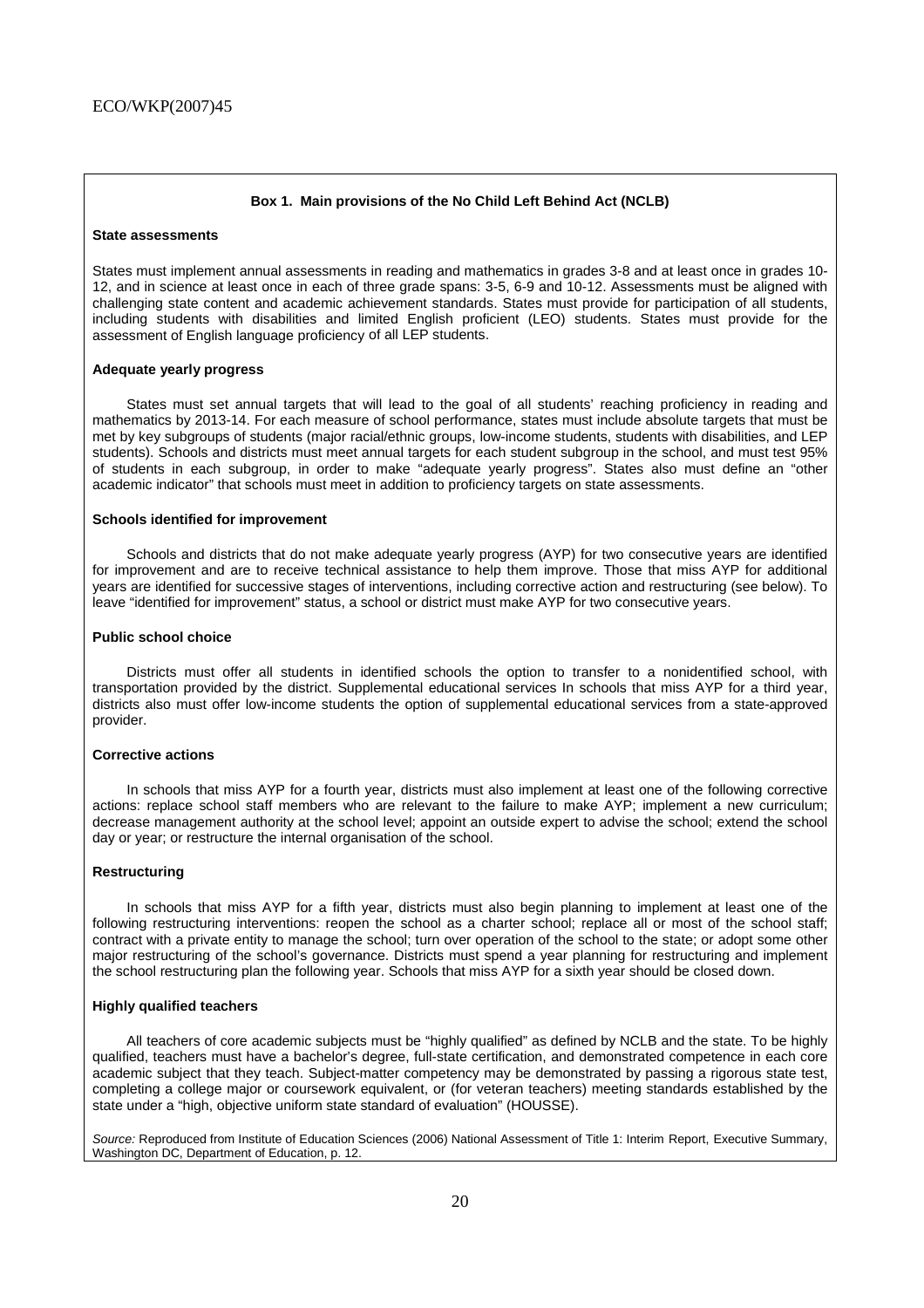|                       | Early score | 2005 score | Change |
|-----------------------|-------------|------------|--------|
| Mathematics 2000-2005 |             |            |        |
| 4th graders           | 226         | 238        |        |
| 8th graders           | 273         | 279        | 6      |
| Reading 1998-2005     |             |            |        |
| 4th graders           | 215         | 219        | 4      |
| 8th graders           | 263         | 262        | -      |

# **Table 6. Changes in reading and math achievement, during early years of NCLB, as measured by NAEP 1, 2**

1. All results for accommodation permitted.

2. Data are presented in terms of scale score. A score, derived from student responses to NAEP assessment items, that summarises the overall level of performance attained by a group of students. NAEP does not produce scale scores for individual students. NAEP subject area scales typically range from 0 to 500 (reading, mathematics, history, and geography) or from 0 to 300 (science, writing, and civics). When used in conjunction with interpretive aids, such as item maps, they provide information about what a particular aggregate of students in the population knows and can do.

*Source*: National Assessment of Educational Progress. http://nces.ed.gov/nationsreportcard/nde/statecomp.

38. Table 7 presents data from NAEP on trends in the proportion of students who are functioning at the "proficient level", a particular concern of both policy and the legislation. This paints a very similar picture to Table 6. The proportion of all 4th graders who were proficient in mathematics rose strongly, from 22% in 2000 to 35% in 2005. Trends in proficiency for 4th grade reading and 8th grade mathematics have been mildly positive, while 8th grade reading proficiency has deteriorated slightly. Overall, these results are encouraging, though not quite as good as might be hoped. In particular, the improvements do not seem fast enough to achieve the key objective of bringing all students up to or above the "proficient" level by 2013-14. Annex 1 provides further details on test results, including against achievement standards set by individual states.

39. Table 7 also provides information on select population groups. Disaggregated trends tend to track those for the national average. That is, whites, blacks and Hispanics all show substantial improvements in 4th grade mathematics, moderate gains in 4th grade reading and 8th grade mathematics, and little change in 8th grade reading. Overall, Blacks and Hispanics have shown slightly more improvement than Whites (especially when measured in percentage rather than absolute changes). Gaps seem to be narrowing, though they remain wide. Again, Annex A1 has further details and discussion.

40. These early test results suggest that overall performance is improving. However, the extent to which this can be attributed to NCLB is unclear. Whether progress is sufficient to reach the target of universal proficiency by 2013/14 is also unclear. Though it is too early to determine the net impact of NCLB, the initiative appears to be well conceived, addressing key problems in a sensible manner that is consistent with the role of the federal government in education. It appears to be well suited as a means for introducing the kind of system-level features that are associated with strong performance in other countries. Hence, the NCLB legislation should be reauthorised, and the NCLB framework of standards, assessment and accountability should be extended through upper secondary education. That said, the framework that NCLB provides is necessary, but by itself insufficient for improving American schooling. States and school districts need to do more. The most urgent need is in the area of introducing more challenging standards. Without more challenging standards it is difficult to see how the system can ever hope to get all students functioning at a proficient level.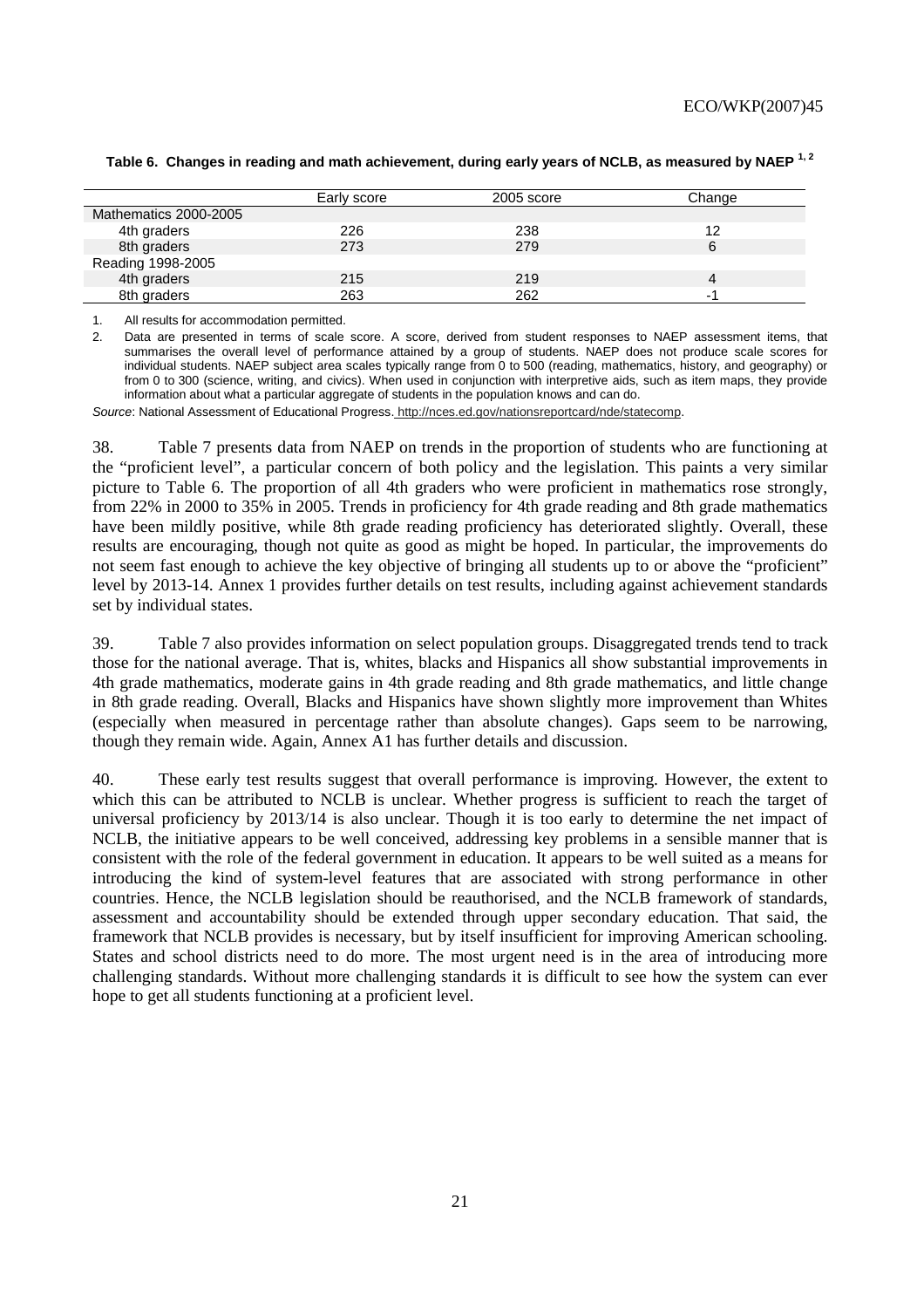| <b>Results for 4th grade</b> |      |                |      |      |      |
|------------------------------|------|----------------|------|------|------|
|                              | 1998 | 2000           | 2002 | 2003 | 2005 |
| Math                         |      |                |      |      |      |
| Total                        |      | 22             |      | 31   | 35   |
| White                        |      | 31             |      | 43   | 47   |
| <b>Black</b>                 |      | 5              |      | 10   | 13   |
| Hispanic                     |      | $\overline{7}$ |      | 16   | 19   |
| Reading                      |      |                |      |      |      |
| Total                        | 28   |                | 30   | 30   | 30   |
| White                        | 37   | 38             | 41   | 41   | 41   |
| <b>Black</b>                 | 10   | 10             | 12   | 13   | 13   |
| Hispanic                     | 13   | 13             | 15   | 15   | 16   |
| <b>Results for 8th grade</b> |      |                |      |      |      |
| Math                         |      |                |      |      |      |
| Total                        |      | 25             |      | 27   | 28   |
| White                        |      | 34             |      | 37   | 39   |
| <b>Black</b>                 |      | 5              |      | 7    | 9    |
| Hispanic                     |      | 8              |      | 12   | 13   |
| Reading                      |      |                |      |      |      |
| Total                        | 30   |                | 31   | 30   | 29   |
| White                        | 39   |                | 41   | 41   | 39   |
| <b>Black</b>                 | 13   |                | 13   | 13   | 12   |
| Hispanic                     | 14   |                | 15   | 15   | 15   |

#### **Table 7. Trends in proportion of students at proficient level in reading and mathematics before and after implementation of NCLB, as measured by NAEP**

*Source*: National Center for Education Statistics (2006a,b).

#### **The urgent need for challenging standards**

41. The NCLB mandate to introduce challenging content standards is prompting changes. The analysis of the Fordham Foundation referred to above found that, between 2000 and 2006, 37 states had revised or replaced standards in at least one subject area, and 27 states had revised all standards (Finn *et al*.). But, in the view of the Fordham report authors, standards were no better in 2006 than they were in 2000, before NCLB (Finn et al. 2006, p. 9). Another study by the American Federation of Teachers  $(AFT)^{18}$  to determine how well states met NCLB requirements was more positive.<sup>19</sup>It found that more than a third (18 states of 51) fully met criteria AFT used for defining strong standards, and an additional 24 states met 80% or more of the criteria.

42. But if these changes are leading to results, the results seem intolerably modest and slow in coming. So far the federal pressure on states to raise content and achievement standards does not appear to have much effect on student performance. It was anticipated that regular publication of NAEP results would make it possible to "name" states that performed badly against that nation-wide benchmark. In cases where student performance as measured by state assessment systems was inflated in comparison to NAEP because of lax state standards, it also was anticipated that the publication of NAEP results would "shame" states into improving content standards and raising the NCLB-mandated "cut-off point" – the minimum score required for satisfactory performance. In fact states do not appear to be raising the cut-off points in their state assessments to reflect the changes. This blunts the impact of NCLB as a tool for identifying

 $\overline{a}$ 

<sup>18.</sup> One of the two main teachers unions in the US.

<sup>19.</sup> The AFT study judged standards according to criteria different from those used by Finn et al. In the AFT study state standards were considered to be 'strong' they met the following criteria: i) be detailed, explicit, and firmly rooted in the content of the subject areas to lead to a common core curriculum; contain particular content; provide attention to both content and skills; to be articulated for grades and subject and not contain excessive repetition across grade levels (AFT 2006).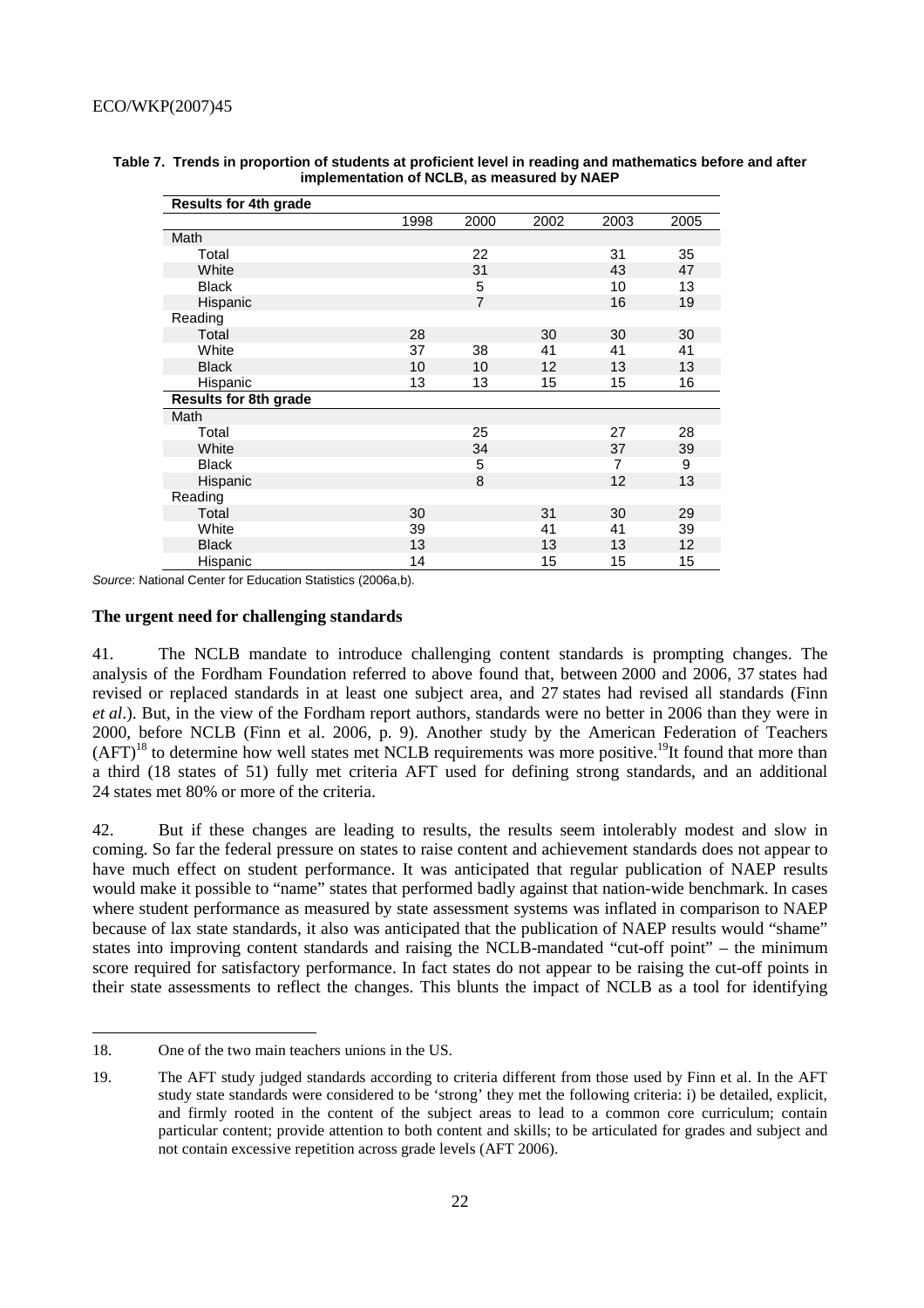under-performing schools.<sup>20</sup> Progress towards wider adoption of challenging content standards is slow at best. The discrepancies discussed in Annex 1 between limited improvement according to NAEP, and marked improvement according to state assessment programmes are a troubling sign that, at a minimum, states hold divergent views as to what constitutes satisfactory levels of proficiency. A number of observers have suggested that the differences between NAEP and state assessment measures in the proportion of students found to have low levels of achievement provides further evidence that some states have adopted cut-off points<sup>21</sup> that are too low to be challenging.

*Because states have considerable leeway to decide how aggressively to raise the AYP (adequate yearly progress) bar… NCLB may invite gaming of the system by states that wish to minimise the number of schools that fail to make AYP … [B]y 2005, some states had virtually no schools identified as needing improvement while other states identified more than 70% of theirs as failing to clear the bar … "universal proficiency" will have very different meanings in different states (Hess et al., 2006, p. 35).* 

43. Recent developments regarding exams at the exit of high school are a symptom of the problem of unevenness between states in the strictness of standards. For years, the US high school diploma has been criticised for being little more than an attendance certificate, as states rarely required students to pass a central exam as a condition of graduation (Achieve, 2006). Minimum competency exams introduced in the 1970s and 1980s did little except to establish (low) thresholds for minimum accepted performance; few states required students to pass them to graduate. NCLB requirements<sup>22</sup> have pushed many states to introduce exit exams that high school students must pass in order to graduate. In 2006, it was reported that 26 states had put in place exit exams or planned to have them in place by 2012. But only 11 of them plan to use the same cut-off points that are required by NCLB. Most of the rest plan to use lower scores; some plan to use an entirely different test. As a result, only a small majority of states will be able to ensure that high school graduates reach or exceed "proficient" levels of achievement (CEP 2006). An earlier study of exit exams in six states (Florida, Maryland, Massachusetts, New Jersey, Ohio and Texas) found that the level of proficiency required to pass exit exams was low by international standards. The threshold for passing maths tests was found to correspond to what students in other countries typically learn in 7th or 8th grade and that for passing English language to what 8th and 9th graders should know. The subjects covered by such exams, though essential, were a relatively small slice of the areas in which students should be proficient (Achieve, 2004).

44. More challenging exit exams are not enough, however. If curriculum and schooling experience of students do not prepare students adequately, exit exams simply "inspect in quality" by identifying students who perform badly, rather than "building in quality" by providing a solid schooling experience. States should be implementing curriculum-based external exit exams that meet or exceed NCLB standards. They should be guided by the experience that states such as New York and Texas have had with exit exams.

45. It is not feasible for the federal government to prescribe common standards and curriculum, and central testing. However, it can strengthen incentives for states and districts to adopt proven standardsdriven programmes. There is long history of de facto national schooling programmes such as the Advanced

 $\overline{a}$ 

<sup>20.</sup> NAEP cannot be used to evaluate the performance of individual schools. That can be done only through the state assessment programmes, mandated by NCLB, that specify, among other things, the cut-off point below which student performance is considered to be unsatisfactory. But states have an incentive to not raise the cut-point in order to minimise the number of schools liable to be found to be under-performing.

<sup>21.</sup> That is, the achievement standards that states are supposed to set to indicate the scores that correspond to the basic, proficient, and advanced level of achievement.

<sup>22.</sup> In particular the requirement that by 2014 all students be performing at a level of proficient or better, and that students be tested at least once between years 10 and 12.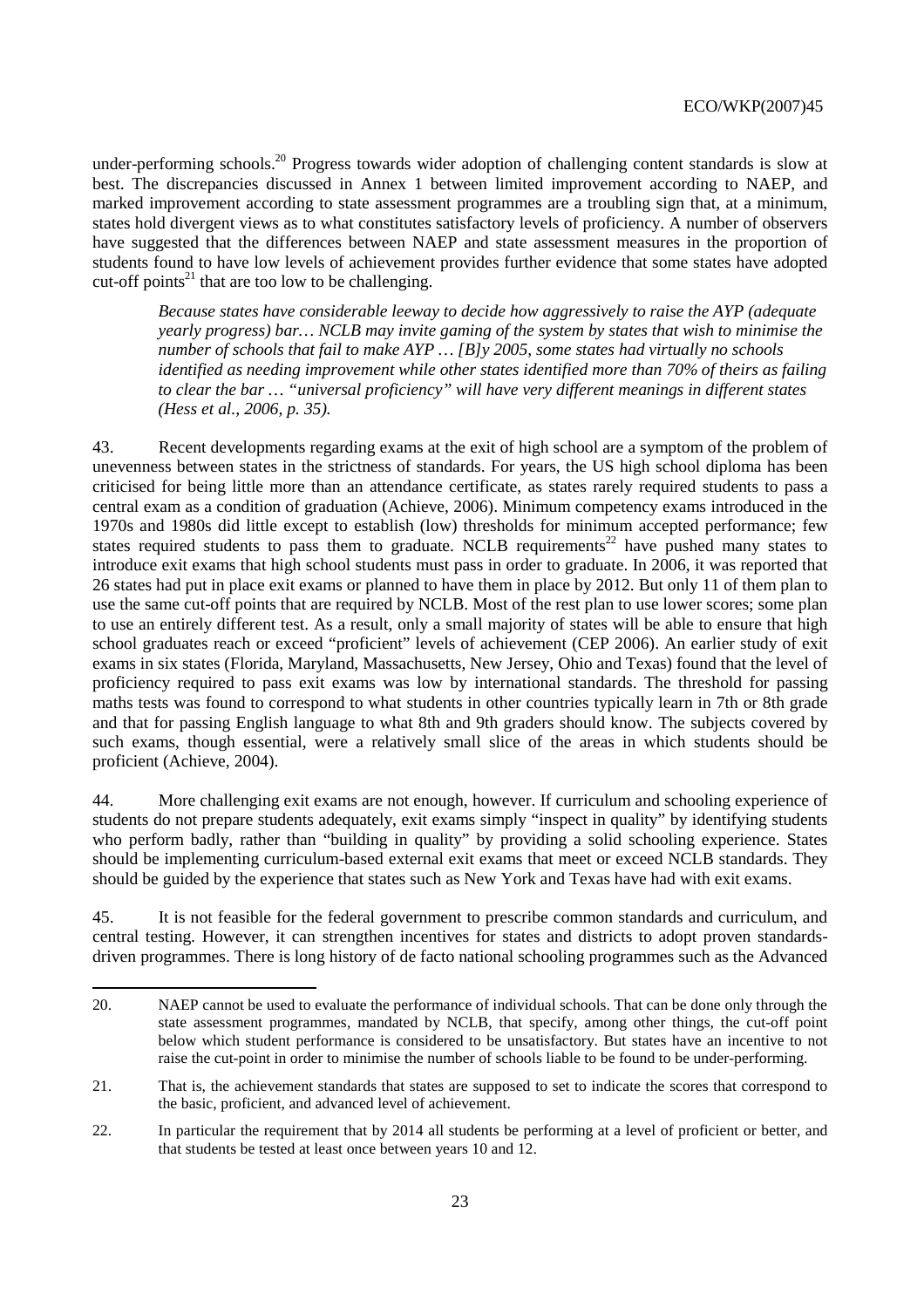Placement Program and International Baccalaureate. These are programmes that match high standards for required level of performance with fully developed curricula and centralised examinations; they also have their own requirements for teacher preparation (independent of state requirements). Though far from universal, they are national in character and widely available in school districts throughout the United States. They have demonstrated capacity for addressing an increasingly broad spectrum of learning needs, with the result that total enrolments in these programmes have grown and are increasingly representative of the US student population. Moreover, because of the success of the Advanced Placement program in upper secondary education (years 10-12), it is being used increasingly to guide the restructuring of standards, curriculum and testing at lower grades (Box 2). States and districts need to implement more challenging curricula and levels of performance. Advanced Placement and the International Baccalaureate provide models of standards that could be adopted more widely.

# **Conclusion**

46. United States education performance has slipped comparatively. As the international edge in high-school completion rates has disappeared, the weaknesses in quality of schooling have become particularly apparent. Lagging performance is evident across the board, including among affluent and academically successful students. The United States does not just have more students performing badly – it also has many fewer students performing well. The weak performance appears to be due in large part to system-level weaknesses. Resources do not appear to be at the root of the problem because the system is comparatively well-financed at an aggregate level, though how those resources are allocated between and within schools probably does matter. There is strong evidence that teacher quality and performance also matter. However this paper has focused on the prior fundamental question of what is expected of primary and secondary education in the United States. Academic standards, curricula and testing are insufficiently challenging, in part because they are set at a de-centralised level.

#### **Box 2. De facto national standards: the example of the Advanced Placement Program**

For legal and political reasons the federal government steers clear of establishing anything that could be interpreted as a national content standard, curriculum or examination. In the 1990s the Department of Education laid the groundwork for a discussion involving employers, trade unions and educators to discuss national targets for learning outcomes, but little came of that. However, de facto national standards do exist. One of the most successful is the Advanced Placement Program (AP).<sup>1</sup> Established in 1955 it consists of an intensive, high quality curriculum in 35 subject areas starting at the 10th year and geared to the entrance standards of selective higher education institutions. The AP curriculum is taught by teachers who are specially trained for the program. Students must get a passing grade to receive credit. AP exam results are used by higher education institutions in the US and more than 30 countries for purposes of admission decisions, award of higher education credit, and placement in higher-level studies (College Board 2006, Advanced Placement: Report to the Nation, apcentral.collegeboard.com, p. 1).

The AP program was designed to ensure that the last years of high school prepared students adequately for higher education. Originally developed with the standards of highly selective schools in mind, AP started out as a program targeted on students with strong academic records and demonstrated proficiency. As such it was an attempt to fill gaps in school standards that higher education admission offices found to vary greatly between and within states in terms of how challenging they were and how strictly they were applied in evaluating student performance. Its use has expanded as participation in higher education – and the need for remedial education for higher education students – has risen. Over time AP has evolved into a *de facto* national (though by no means universal) standard. It is found in schools in all states of the US, territories, and in overseas education facilities such as those operated by the Department of Defence for military dependents. Although AP emerged as a programme that heavily benefited students from the best high schools going to elite higher education institutions, it has evolved into a programme for any student going on to higher education, which comprises a large and growing share of high school graduates. Enrolment trends (see Table 8) reveal remarkable growth in the proportion of students enrolled in AP courses and scoring well on AP exams. Overall enrolments more than doubled during that time, with particularly large rises among Blacks (up 164%) and Hispanics (209%). During this time the number of examinations that were passed by graduating classes rose by 135%. Expansion of participation has increased to such an extent that for the high school class of 2005, 14.1% of graduating seniors had scored well on at least one AP examination during high school.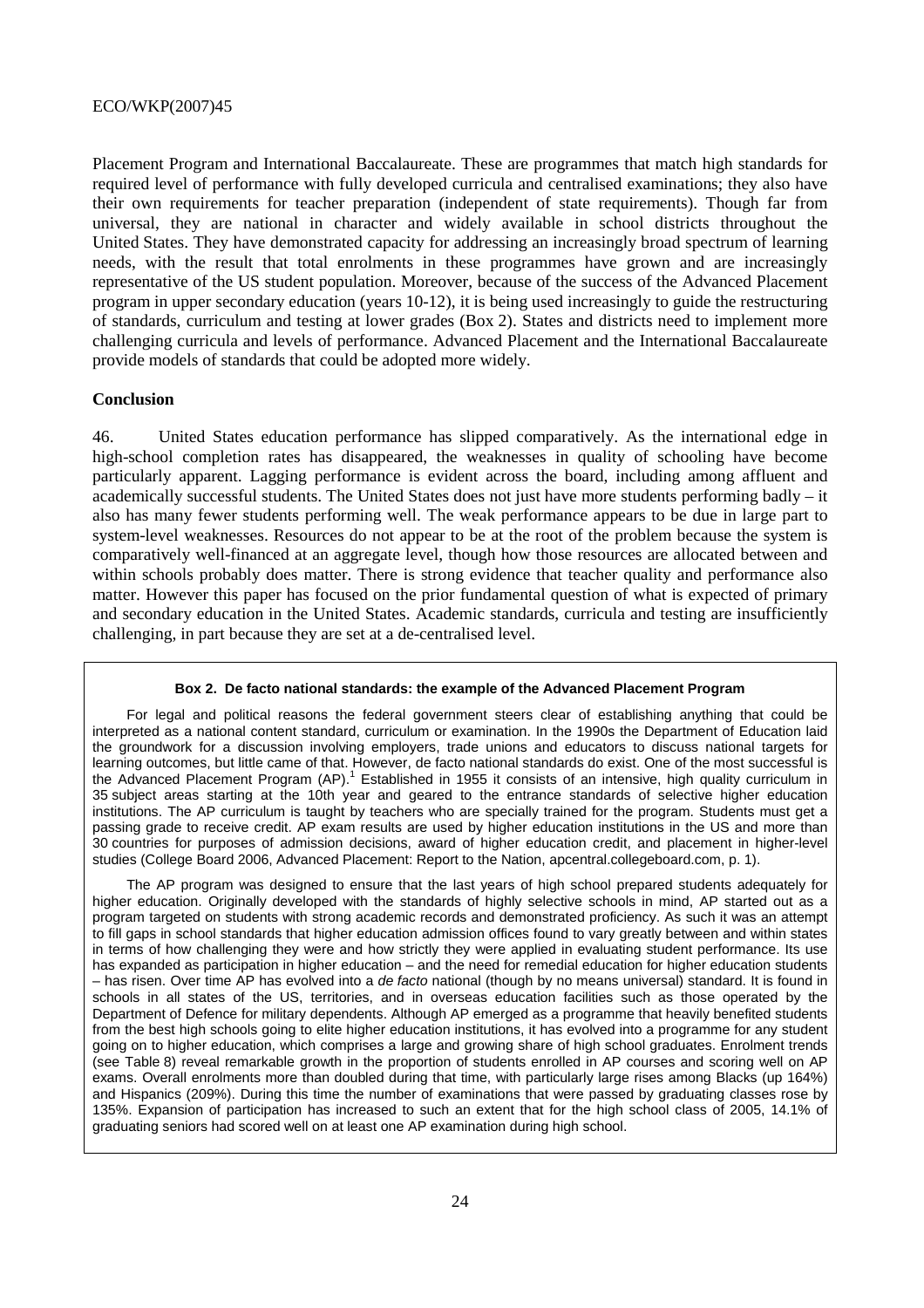|                                                                 | 1995   |                                    | 2000   |                                    | 2005    |                                        | 1995-2005                     |  |
|-----------------------------------------------------------------|--------|------------------------------------|--------|------------------------------------|---------|----------------------------------------|-------------------------------|--|
|                                                                 | Number | Share of<br>total AP<br>enrolments | Number | Share of<br>total AP<br>enrolments | Number  | Share of<br>total AP<br>enrolment<br>s | Change in<br>AP<br>enrolments |  |
| <b>Total enrolments</b><br>$(grades 10-12)$                     | 494335 | $\cdots$                           | 741603 | $\cdots$                           | 1009662 | $\cdots$                               | 104%                          |  |
| <b>Black</b>                                                    | 21951  | 4%                                 | 35480  | 5%                                 | 57939   | 6%                                     | 164%                          |  |
| Hispanic                                                        | 37961  | 8%                                 | 72996  | 10%                                | 117439  | 12%                                    | 209%                          |  |
| Females<br>Exams passed<br>with score of 3 or                   | 271646 | 55%                                | 411316 | 55%                                | 572796  | 57%                                    | 111%                          |  |
| better, for the<br>class graduating<br>in the year<br>indicated | 321889 | .                                  | 509358 | $\cdots$                           | 758828  | $\cdots$                               | 136%                          |  |

#### *Source*: College Board. One of the earlier criticisms of AP was that its imposition of high content standards penalised students enrolled in school systems with weak programmes at lower grade levels, thus limiting the extent to which AP could be adopted. Developments over the past several years suggest that in fact the robust AP high school programme can be used as a guide to reforming education at lower grades. As part of systemic strategy to address this problem, Montgomery County School District in the state of Maryland set out to determine what level of proficiency students in 9th grade needed in order to start AP courses in the 10th grade, and then what level of proficiency 8th graders needed to reach the level needed for 9th grade. School district officials have carried out this process of "backward mapping" and adjusted curriculum, teaching (including hiring and career development) and testing accordingly down to the level of 3rd grade. There are encouraging results in terms of enrolment in AP courses and passing AP examinations. During the current school year 20% of high school students are enrolled in AP courses, and 54% of seniors have taken at least one AP course in high school (three times the national average). School district authorities, recognising that high school assessment does not measure up to what higher education needs, have pursued this strategy in order to ensure that Montgomery Country students get into higher education. In Montgomery County the local community colleges typically admit high school graduates, but will not place them in courses for academic credit until they pass the remedial courses that have become a permanent part of higher education for many students. The political impetus for the strategy has come from the evidence that schooling outcomes are cumulative and that strengthening high school results requires strengthening lower levels of education. In Montgomery County this strategy now extends to the pre-school level (Maeroff 2006).

College Board, developers of the Advanced Placement Program have adapted the logic of "backward mapping" in developing a new initiative called "Springboard". It is designed to put in place the curriculum, teacher preparation, and assessment practices (including guidance for formative assessment to evaluate progress and diagnose learning needs) needed to align studies starting in 6th grade with the requirements for starting Advanced Placement high school courses in 10th grade. Launched in mid-2004, the Springboard program now enrols more than 400 000 pupils in 524 schools (information provided by College Board).

1. AP was developed by the College Board, a private non-profit corporation widely known for the development of standardised examinations that are used for entrance to university under-graduate and graduate study.

2. www.collegeboard.com/springboard.

\_\_\_\_\_\_\_\_\_\_\_\_\_\_\_\_\_\_\_\_\_\_\_\_

47. Concerns about these weaknesses in the system are not new and many reforms at the state and federal level have aimed to address them. But results of regular nation-wide assessments carried out by the federal government indicate that the earlier reforms have not been especially effective: overall achievement levels remain low and the performance gaps facing some groups remain large. The No Child Left Behind Act of 2002 is the most recent federal initiative to strengthen schooling. It combines measures to prod states to raise standards and set performance targets, with requirements for better and more freely available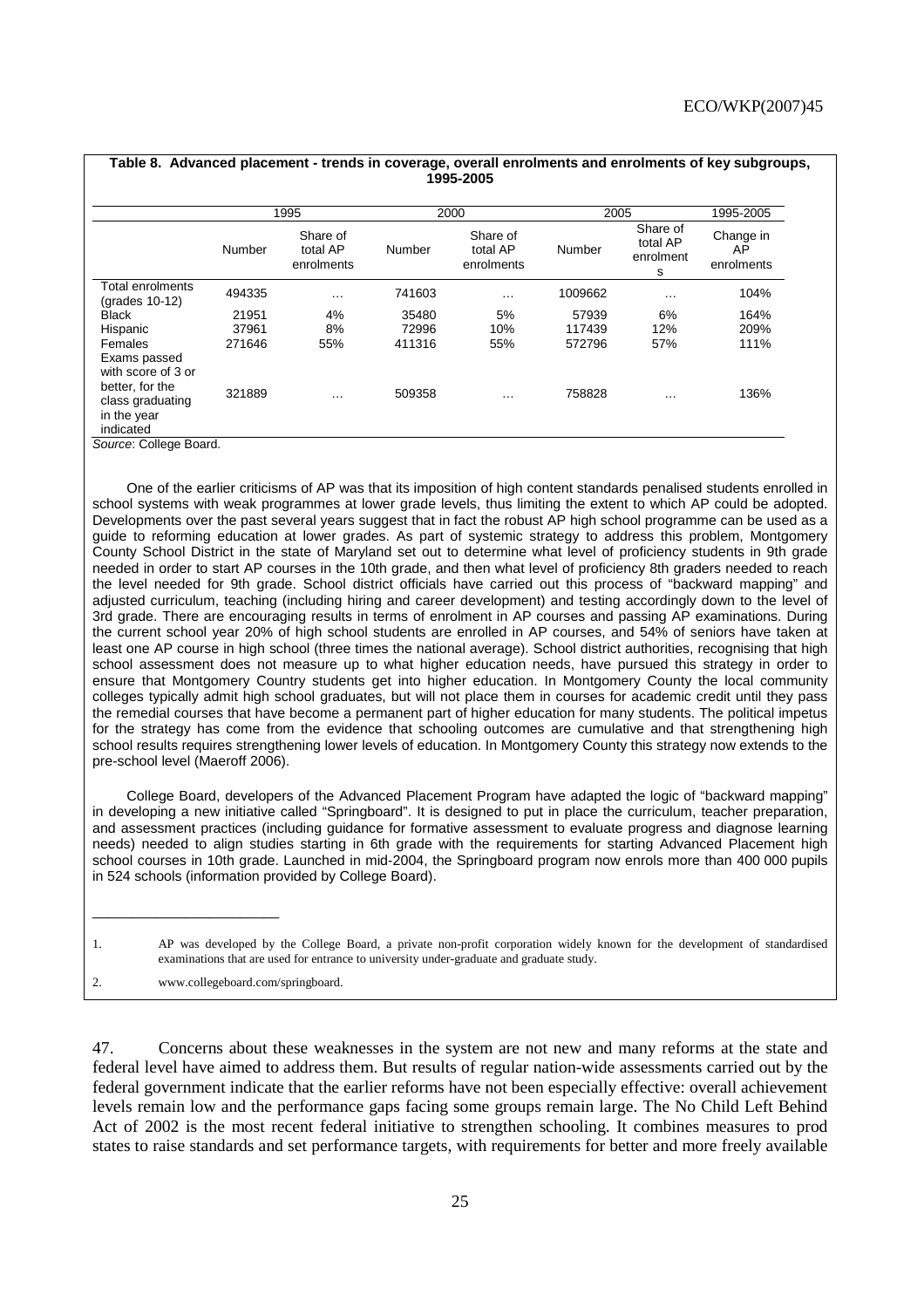information on school performance and remedies where schools under-perform. It appears to be a sound approach to improving schooling, but, because of the pivotal role of states and localities, is not enough by itself. Challenging education programmes do exist in the United States, but their take up is far from universal. Recommendations for building on the No Child Left Behind Act are outlined in Box 3.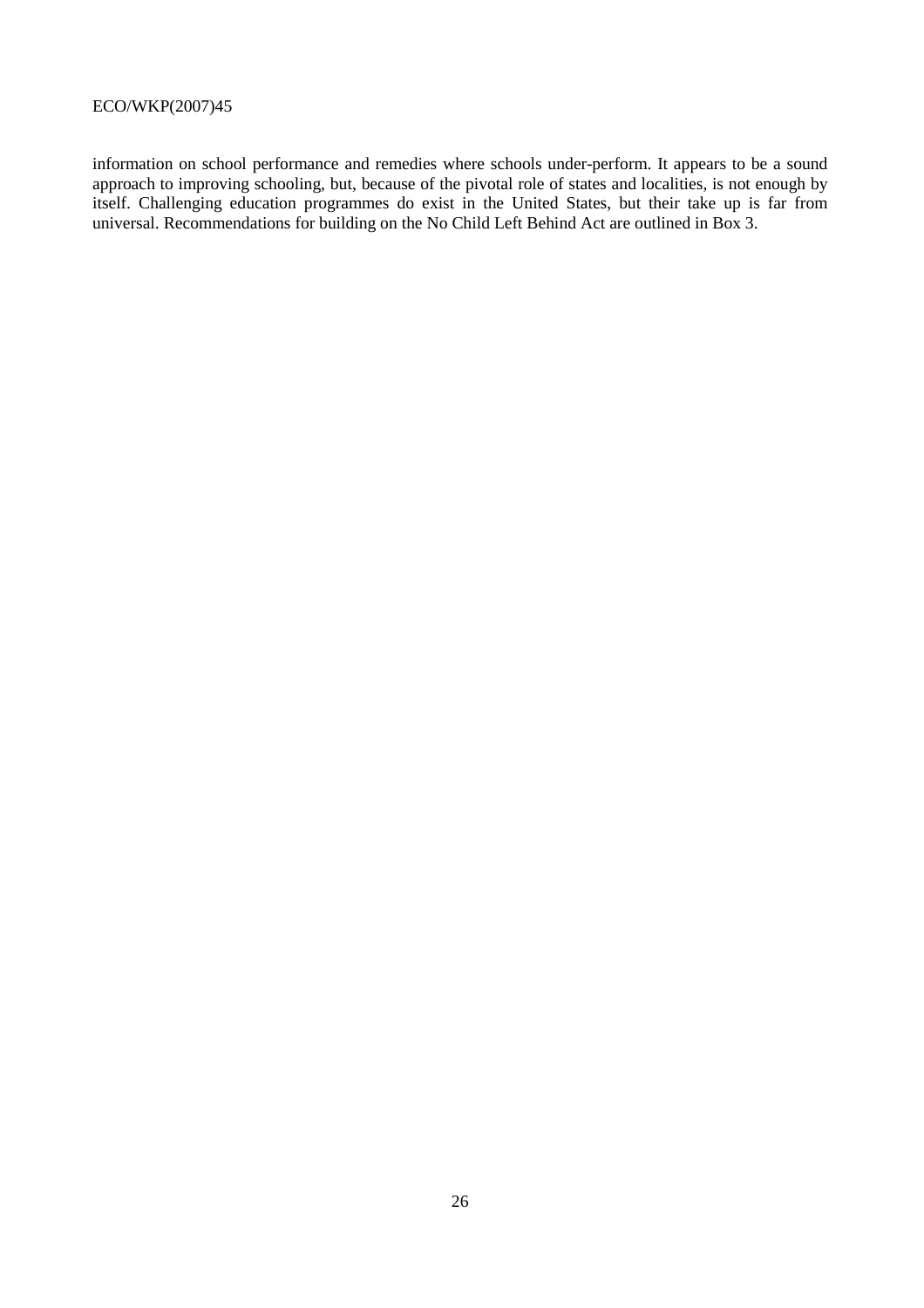#### **BIBLIOGRAPHY**

- Achieve, Inc. (2004), Do Graduation Tests Measure up? A Closer Look at State High School Exams, Washington DC, Achieve, Inc., www.achieve.org.
- Achieve, Inc. (2006), Closing the Expectations Gap 2006 (American Diploma Project), Washington DC: Achieve, Inc., www.achieve.org.
- AFT Teachers (2006), "Smart Testing: Let's Get it Right", Policy Brief, No. 19, July.
- Bishop, J. (1997), "The Effect of National Standards and Curriculum-Based Exams on Achievement", AEA Papers and Proceedings, Vol. 87, No. 2, May, pp. 206-264.
- Bishop, J. (2006), "Drinking from the Foundation of Knowledge: Student Incentives to Study and Learn" Chapter 15 in Handbook of the Economics of Education Vol. 2, in E.A. Hanushek and F. Welch (eds.), North-Holland Publication, Netherlands.
- Brackett, E. (1996), Ready for Work: National Education Summit, On-line Backgrounders, transcript, 27 March, Public Broadcasting System, www.pbs.org/newshour/bb/education/summit\_3-27a.html.
- Carey, D. and E. Ernst (2006), "Improving Education Achievement and Attainment in Luxembourg", OECD Economics Department Working Papers, No. 508, OECD Economics Department.
- Center on Education Policy (2006), From the Capital to the Classroom: Year 4 of the No Child Left Behind Act, Washington, Center on Education Policy.
- Figlio, D.N. and L. Kenny (2006), "Individual Teacher Incentives and Student Performance", NBER Working Paper, No. 12627, Cambridge, National Bureau of Economic Research, October.
- Figlio, D.N. and M. Lucas (2004), "Do High Grading Standards Affect Student Performance?", Journal of Public Economics 88.
- Finn, C. Jr., L.J. and M.J. Petrilli (2006), The State of State Standards, Washington DC, Thomas B. Fordham Foundation.
- Fuchs, T. and L. Woessman (2004), "What Accounts for International Differences in Student Performance? A re-examination using PISA data", CESifo Working Paper, No. 1235, July.
- Glenn, C. and J. de Groof (2005), Balancing Freedom, Autonomy and Accountability in Education, Nijmegen: Wolf Legal Publishers.
- Hampden-Thompson, G. and J.S. Johnston (2006) "Variation in the Relationship Between Nonschool Factors and Student Achievement on International Assessments", National Center for Education Statistics, Institute of Education Sciences Statistics in Brief, NCES 2006-014.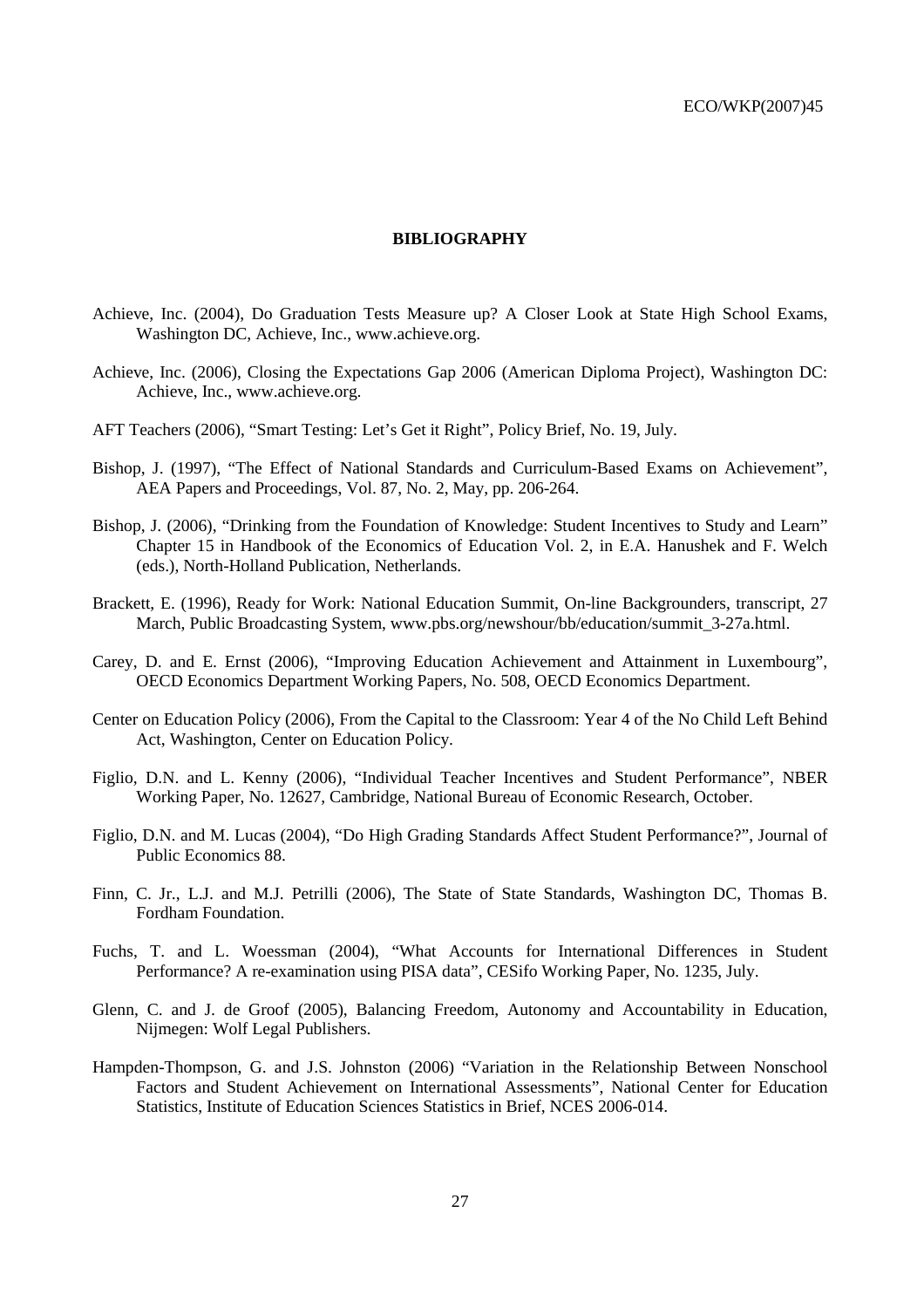- Hanushek, E. (1998), "Conclusions and Controversies About Effectiveness of School Resources", FRBNY Economic Policy Review, March.
- Hechinger, J. (2006), "New Report Urges Return to Basics in teaching Math", Wall Street Journal, 12 September, p. A1.
- Hess, F.M. and M.J. Petrilli (2006), No Child Left Behind: Primer, New York, Peter Lang.
- Hoxby, C.M. (2006), School Choice: The Three Essential Elements and Several Policy Options, Keynote speech, New Zealand Association of Economists, 46th Annual Conference 2005, Christchurch.
- Institute of Education Sciences, (2006), National Assessment of Title I: Interim Report Executive Summary, NCEE 2006-4000, Washington DC, US Department of Education, February.
- Larson, J. (2001), "International Performance Standards in Montgomery County Public Schools" Montgomery County Public Schools office of Shared Sccountabiltiy, April.
- Lemke, M. (2004), International Outcomes Of Learning in Mathematics Literacy and Problem Solving: PISA 2003 Results from the US Perspective, National Center for Education Statistics.
- Lemke, M. and P Gonzales (2006) US Student and Adult Performance on International Assessments of Educational Achievement; Findings from the Condition of Education 2006, National Center for Education Statistics.
- Loveless, T (2002), The Brown Center Report on American Education, 2002, The Brookings Institution.
- Maeroff, G.I. (2006), Building Blocks: Making Children Successful in the Early Years of School, New York, Palgrave Macmillan.
- Montgomery, L.and J. Mathews (2006), "The Future of D.C. Public Schools: Traditional or Charter Education",  $\qquad \qquad$  in Washington Post, 22 August, www.washingtonpost.com/wpdyn/content/article/2006/08/21/AR2006082101758\_5.html.
- Murnane, R. (1996), "Staffing the Nation's Schools with Skilled Teachers", in E. Hanushek and D. Jorgenson (eds.), Improving America's, Schools: The Role of Incentives, Washington DC, National Academy Press.
- National Center for Education Statistics (2006a), The Nation's Report Card: Mathematics 2005, Washington DC, http://nces.ed.gov/nationsreportcard/pdf/main2005/2006453.pdf.
- National Center for Education Statistics (2006b), The Nation's Report Card: Reading 2005, Washington DC, http://nces.ed.gov/nationsreportcard/pdf/main2005/2006451.pdf.
- National Council of Teachers of Mathematics, (2006), "Curriculum Focal Points for Prekindergarten through Grade 8 Mathematics: A Quest for Coherence".
- National Science Board (2004) "Science and Engineering Indicators 2004", May, www.nsf.gov/statistics/seind04/start.htm.
- OECD (2003), Learning for Tomorrow's World, Paris.
- OECD (2004), Education at a Glance, Paris.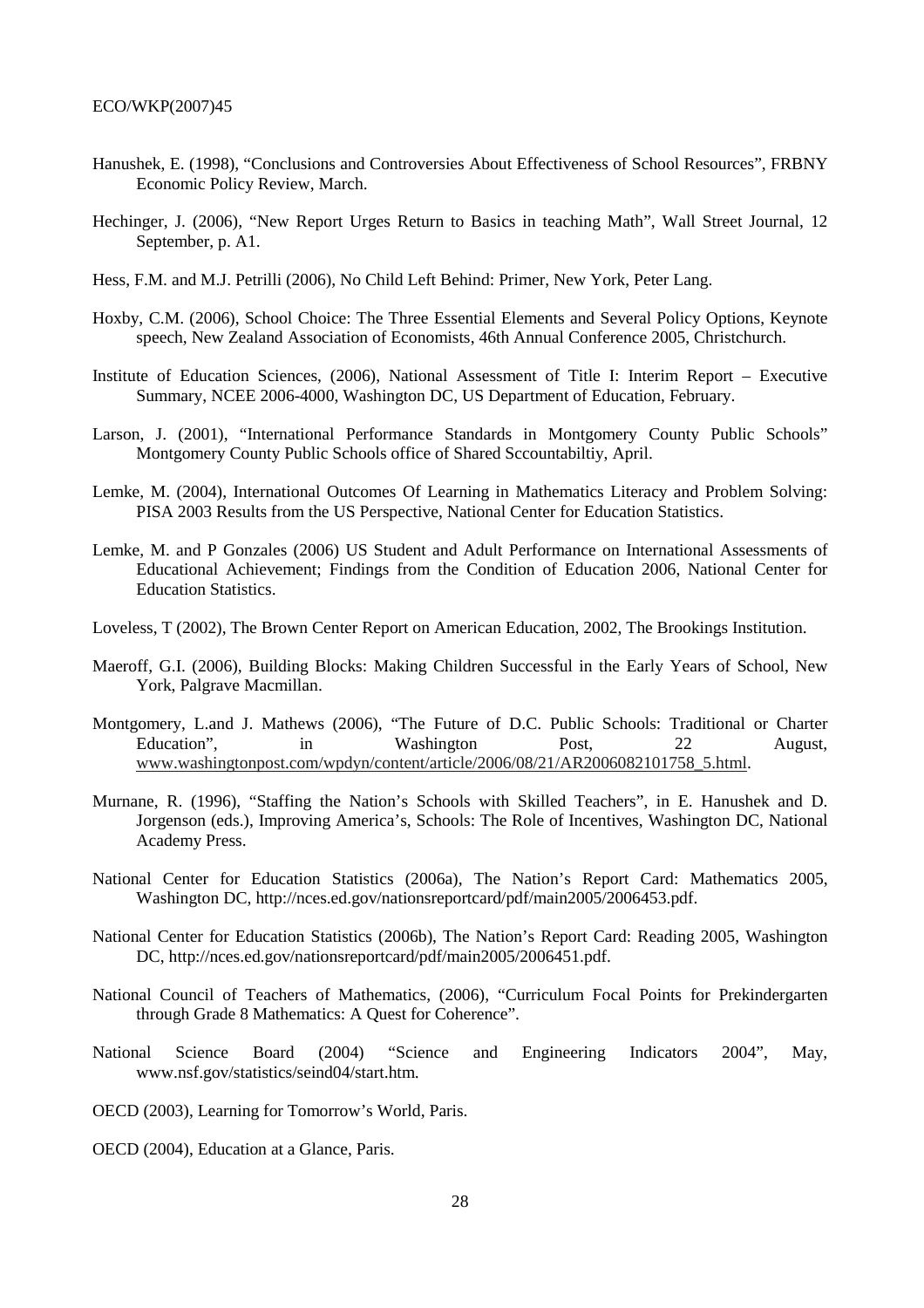- OECD (2005) Learning a Living: First Results of the Adult Literacy and Lifeskills Survey, Paris, OECD.
- OECD (2006a), Education at a Glance, Paris.
- OECD (2006b), Demand-Sensitive Schooling: Evidence and Issues, Paris.
- Schmidt, W., R. Houang and L. Cogan (2002), "A Coherent Curriculum: The Case of Mathematics", American Educator, Summer 2002.
- Schmidt, W. (2003), "Presentation to Mathematics and Science Initiative", 4 February, www.ed.gov/print/rschstat/research/progs/mathscience/schmidt.html.
- Schmidt, W.H., C.C. McKnight, P.M. Jakwerth, L.S. Cogan, S.A. Raizen, R.T. Houang, G.A. Valverde, D.E. Wiley, R.G. Wolfe, L.J. Bianchi, W.-L. Yang, S.-H. Kang and E.D. Britton (1998), Facing the Consequences: Using TIMSS for a Closer Look at United States Mathematics and Science Education, Kluwer Academic Publishers.
- Schmidt, W.H., C.C. McKnight, R.T. Houang, H.C. Wang, D.E.Wiley, L.S. Cogan and R.G.Wolfe (2001), Why Schools Matter: A Cross-national Comparison of Curriculum and Learning, Jossey-Bass, Indianapolis IN.
- Tulip, P. (2007) "Financing Higher Education in the United States" OECD Economics Department Working Paper (forthcoming)
- US Department of Education (2006) No Child Left Behind Act Is Working, www.ed.gov/nclb/overview/importance/nclbworking.html, December 2006.
- Whitehurst, G. (2003), "Research on Mathematics Education" Presentation to Mathematics and Science Initiative, 6 February, at www.ed.gov/print/rschstat/research/progs/mathscience/whitehurst.html.
- Willms, J.D. (2006), "Learning divides: ten policy questions about the performance and equity of schools and schooling systems", UNESCO Institute for statistics, Working Paper, No. 5.
- Woessmann, L. (2006), "Public-Private Partnership and Schooling Outcomes across Countries", CESifo Working Paper No. 1662, February.
- Woessmann, L.R. (2005), "The Effect Heterogeneity of Central Examinations: Evidence from TIMSS, TIMSS-Repeat and PISA", Education Economics, Vol. 13, No. 2, pp. 143-169, June.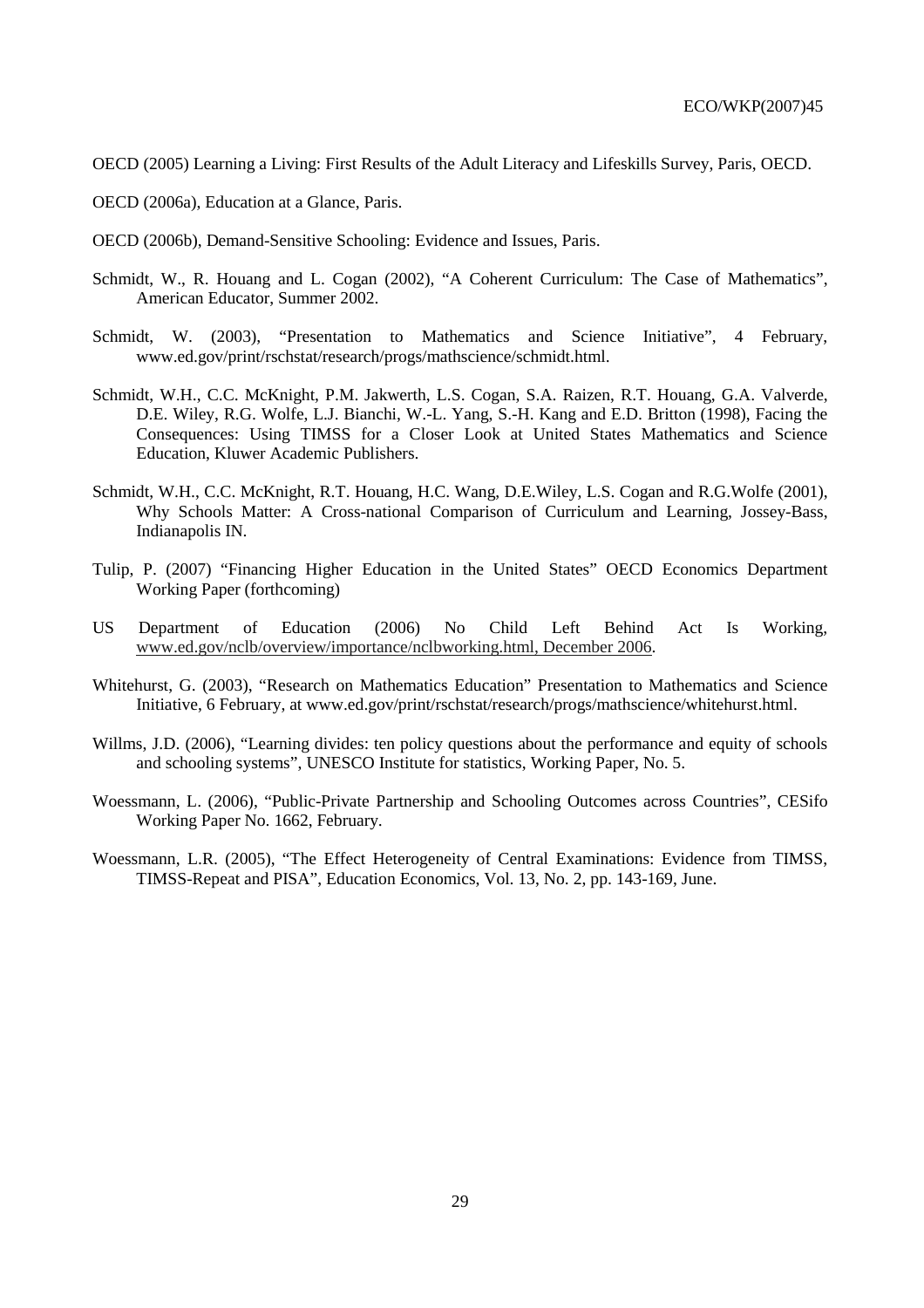# **ANNEX 1**

# **FURTHER EVIDENCE ON SCHOOL PERFORMANCE**

48. Another measure of performance is the trend in the proportion of students that reaches the proficient level as defined by state achievement standards, and as measured by the state assessments that are mandated by NCLB. This is somewhat cruder than NAEP. It does not shed light on absolute levels of achievement or on trends in achievement gaps between different population sub-groups. The Department of Education surveyed state education officials and compared results from the time just before implementation of NCLB to the first full year after implementation. The results (Table A1) suggest that overall trends are in the right direction, but with certain groups such as migrants, those with limited English proficiency and disabled students faring less well. Results for mathematics are stronger. The Center on Education Policy (an independent think-tank) collected more aggregated information from states and school districts on changes in achievement during the first few years of NCLB. Those results (Table A2) suggest that states are having more success in raising performance in mathematics than in reading, and that results for 4th graders are generally better than results for 8th graders.

**Table A1. Number of states showing an increase in the percentage of 4th grade students performing at or above the state's proficient level from 2000/01 to 2002/03** 

|                             | Reading        | <b>Mathematics</b> |
|-----------------------------|----------------|--------------------|
| All students                | $11/23$ states | $17/23$ states     |
| White                       | 7/7 states     | 7/7 states         |
| <b>Black</b>                | 5/7 states     | 5/7 states         |
| Hispanic                    | 6/7 states     | 5/7 states         |
| Low-income                  | $12/16$ states | $10/10$ states     |
| Limited English proficiency | $12/20$ states | $15/20$ states     |
| Migrant                     | $11/15$ states | $12/16$ states     |
| Students with disabilities  | 14/20 states   | 16/20 states       |

*Source*: Reproduced from *Institute of Education Sciences* (2006), p. 14.

49. Table A3 presents further details from NAEP, disaggregating national data on trends in reading and mathematics scores by selected population groups. Encouragingly, improvements have been strongest among some of those with the weakest performance. Among 4th graders, scores of Black and Hispanic students roughly doubled the gains of White students in mathematics between 2000 and 2005. Reading gains were smaller, but Black and Hispanic students still managed to improve slightly more than White students.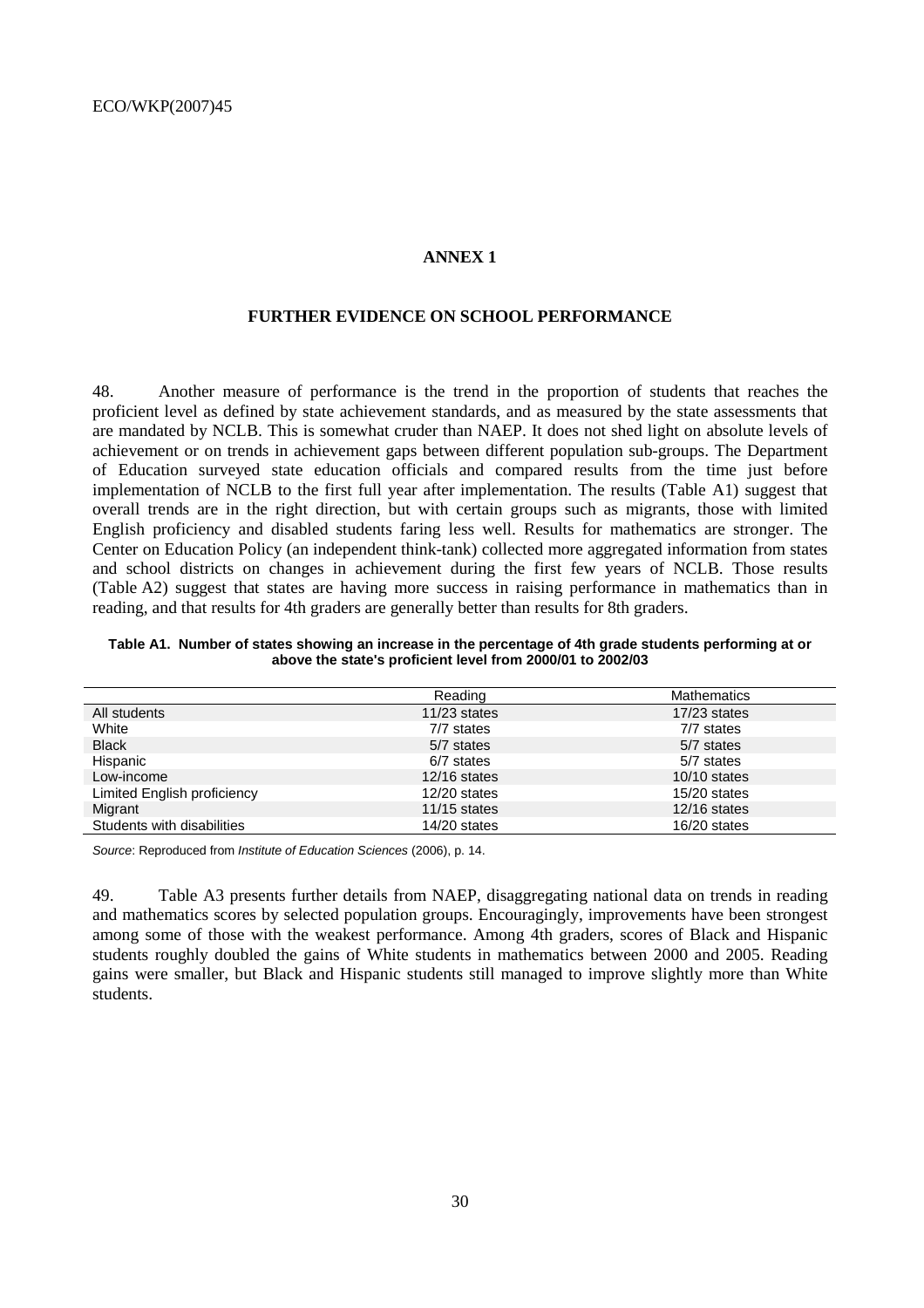|                        | <b>CEP</b><br>2003/04-<br>2004/05 | <b>Education week</b><br>2002/03-2004/05<br>4th grade | <b>Education week</b><br>2002/03-2004/05<br>8th grade | <b>Education trust</b><br>2001/02-2003/04<br>4th grade | <b>Education trust</b><br>2001/02-2003/04<br>8th grade |
|------------------------|-----------------------------------|-------------------------------------------------------|-------------------------------------------------------|--------------------------------------------------------|--------------------------------------------------------|
|                        |                                   |                                                       |                                                       |                                                        |                                                        |
| Reading                |                                   |                                                       |                                                       |                                                        |                                                        |
| Improving              | 81                                | 79                                                    | 64                                                    | 71                                                     | 59                                                     |
| Same                   | 14                                | 3                                                     | 14                                                    | 11                                                     | 11                                                     |
| Declining              | 5                                 | 18                                                    | 22                                                    | 18                                                     | 30                                                     |
| Math                   |                                   |                                                       |                                                       |                                                        |                                                        |
| Improving              | 84                                | 84                                                    | 86                                                    | 97                                                     | 86                                                     |
| Same                   | 12                                | 5                                                     | 3                                                     | $\Omega$                                               | 14                                                     |
| Declining              | 5                                 | 11                                                    | 11                                                    | 3                                                      | 0                                                      |
| Total states reporting | 43                                | 38                                                    | 36 reading;<br>35 math.                               | 28 reading:<br>29 math.                                | 27 reading;<br>28 math.                                |

#### **Table A2. Summary of results of selected surveys of achievement trends in states (per cent of states)**

*Source*: Centre on Education Policy (2006), p. 43.

#### **Table A3. Trends in reading and mathematics results, during early years of NCLB, as measured by NAEP<sup>1</sup>**

| Arciage suaic subics  |      |      |      |      |      |  |  |
|-----------------------|------|------|------|------|------|--|--|
| Results for 4th grade |      |      |      |      |      |  |  |
|                       | 1998 | 2000 | 2002 | 2003 | 2005 |  |  |
| Math                  |      |      |      |      |      |  |  |
| Total                 |      | 226  |      | 235  | 238  |  |  |
| White                 |      | 234  |      | 243  | 246  |  |  |
| <b>Black</b>          |      | 203  |      | 216  | 220  |  |  |
| Hispanic              |      | 208  |      | 222  | 226  |  |  |
| Reading               |      |      |      |      |      |  |  |
| Total                 | 215  | 213  | 219  | 218  | 219  |  |  |
| White                 | 225  | 224  | 229  | 229  | 229  |  |  |
| <b>Black</b>          | 193  | 190  | 199  | 198  | 200  |  |  |
| Hispanic              | 193  | 190  | 201  | 200  | 203  |  |  |
| Results for 8th grade |      |      |      |      |      |  |  |
| Math                  |      |      |      |      |      |  |  |
| Total                 |      | 273  |      | 278  | 279  |  |  |
| White                 |      | 284  |      | 288  | 289  |  |  |
| <b>Black</b>          |      | 244  |      | 252  | 255  |  |  |
| Hispanic              |      | 253  |      | 259  | 262  |  |  |
| Reading               |      |      |      |      |      |  |  |
| Total                 | 263  |      | 264  | 2631 | 262  |  |  |
| White                 | 270  |      | 272  | 272  | 271  |  |  |
| <b>Black</b>          | 244  |      | 245  | 244  | 243  |  |  |
| Hispanic              | 243  |      | 247  | 245  | 246  |  |  |

Average scale scores

1. All results for accomodations permitted; race/ethnicity used in NAEP results after 2001.

2. Data are presented in terms of scale score. A score, derived from student responses to NAEP assessment items, that summarises the overall level of performance attained by a group of students. NAEP does not produce scale scores for individual students.

*Source*: National Assessment of Educational Progress. http://nces.ed.gov/nationsreportcard/nde/statecomp/.

50. These differential gains that are evident in Table A3 led to widespread reductions in achievement gaps. Table A4 summarises data on the trends in gaps between White and Black students, as well as between White and Hispanic students, indicating the number of states where such gaps have increased and decreased. The improvements were most noticeable for 4th graders. Nationwide the achievement gaps between White students and Black and Hispanic students diminished, and the number of states showing shrinking gaps outnumbered those showing an increasing gap. Gains were larger for Hispanic students. The picture is different for 8th graders: sharp improvements in mathematics results for Black students sharply reduced their gap with White students by more than 6%, but the reading gap actually increased.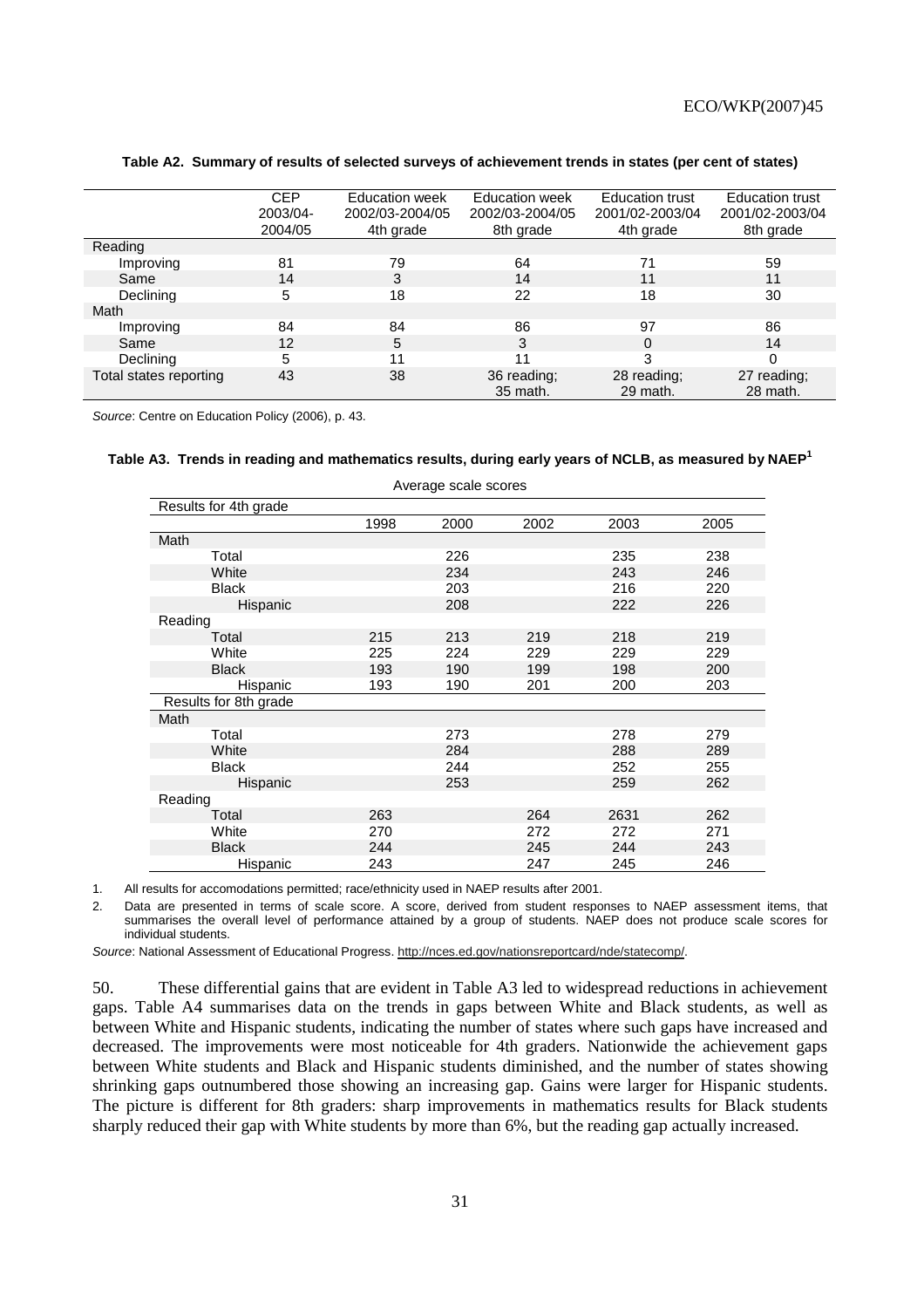|                       |                   | White-Black gaps              |                                  | White-Hispanic gaps |                               |                                  |  |
|-----------------------|-------------------|-------------------------------|----------------------------------|---------------------|-------------------------------|----------------------------------|--|
|                       | Overall<br>change | States with<br>increasing gap | States with<br>decreasing<br>gap | Overall<br>change   | States with<br>increasing gap | States with<br>decreasing<br>gap |  |
| Mathematics 2000-2005 |                   |                               |                                  |                     |                               |                                  |  |
| 4th graders           | $-4.38$           | 8                             | 26                               | $-5.59$             | 6                             | 17                               |  |
| 8th graders           | $-6.32$           | 11                            | 19                               | $-4.74$             |                               | 14                               |  |
| Reading 1998-2005     |                   |                               |                                  |                     |                               |                                  |  |
| 4th graders           | $-2.71$           |                               | 29                               | $-5.07$             | 6                             | 18                               |  |
| 8th graders           | 1.16              | 15                            | 16                               | $-2.35$             | 10                            | 11                               |  |

#### **Table A4. Changes in reading and math achievement gaps for selected groups during early years of NCLB, as measured by NAEP 1,2**

1. All results for accommodations permitted.

2. Data are presented in terms of scale score. A score, derived from student responses to NAEP assessment items, that summarises the overall level of performance attained by a group of students. NAEP does not produce scale scores for individual students. NAEP subject area scales typically range from 0 to 500 (reading, mathematics, history, and geography) or from 0 to 300 (science, writing, and civics). When used in conjunction with interpretive aids, such as item maps, they provide information about what a particular aggregate of students in the population knows and can do.

*Source*: National Assessment of Educational Progress. http://nces.ed.gov/nationsreportcard/nde/statecomp/.

51. The NAEP results (Tables 6 and 7, as well as Tables A3 and A4) parallel the results based on the state assessments (Tables A1 and A2) in certain important respects. Improvements in math are more widespread than improvements in reading, and improvements among 4th graders are more widespread than among 8th graders (except for results from Education Week). However some of the state assessments paint a brighter picture than NAEP concerning results for 8th graders. NAEP as well as the Department of Education data show 8th grade reading achievement levels to be declining in more states than they are rising; results from Education Week and Education Trust show results to be rising in more states (64% and 59% respectively). There are a number of reasons for the apparent discrepancies. The robustness of reported improvements is not certain. The state educational assessment programs are not necessarily uniform over time and the dates of administering the tests does vary from year to year in some states. Changes in federal regulations regarding permissible testing practices (e.g. different tests and standards for disabled students and re-testing for students who perform poorly initially; see Riddle, 2006a), may diminish the comparability of achievement data over time. The "achievement standards" or "cut-off points" that state assessment programmes set for determining the threshold of proficient achievement appear to be less challenging than those of NAEP. If this is in fact so, the same achievement levels would look higher when measured using state assessments than they would when measured using NAEP.<sup>23</sup>

 $\overline{a}$ 23. In 2007 the National Center for Education Statistics will publish results of the 2006 round of NAEP that will include state-by-state comparisons of the proportion of students testing at the proficient level according to NAEP, and according to state assessment programmes and the cut-points they establish for determining proficiency.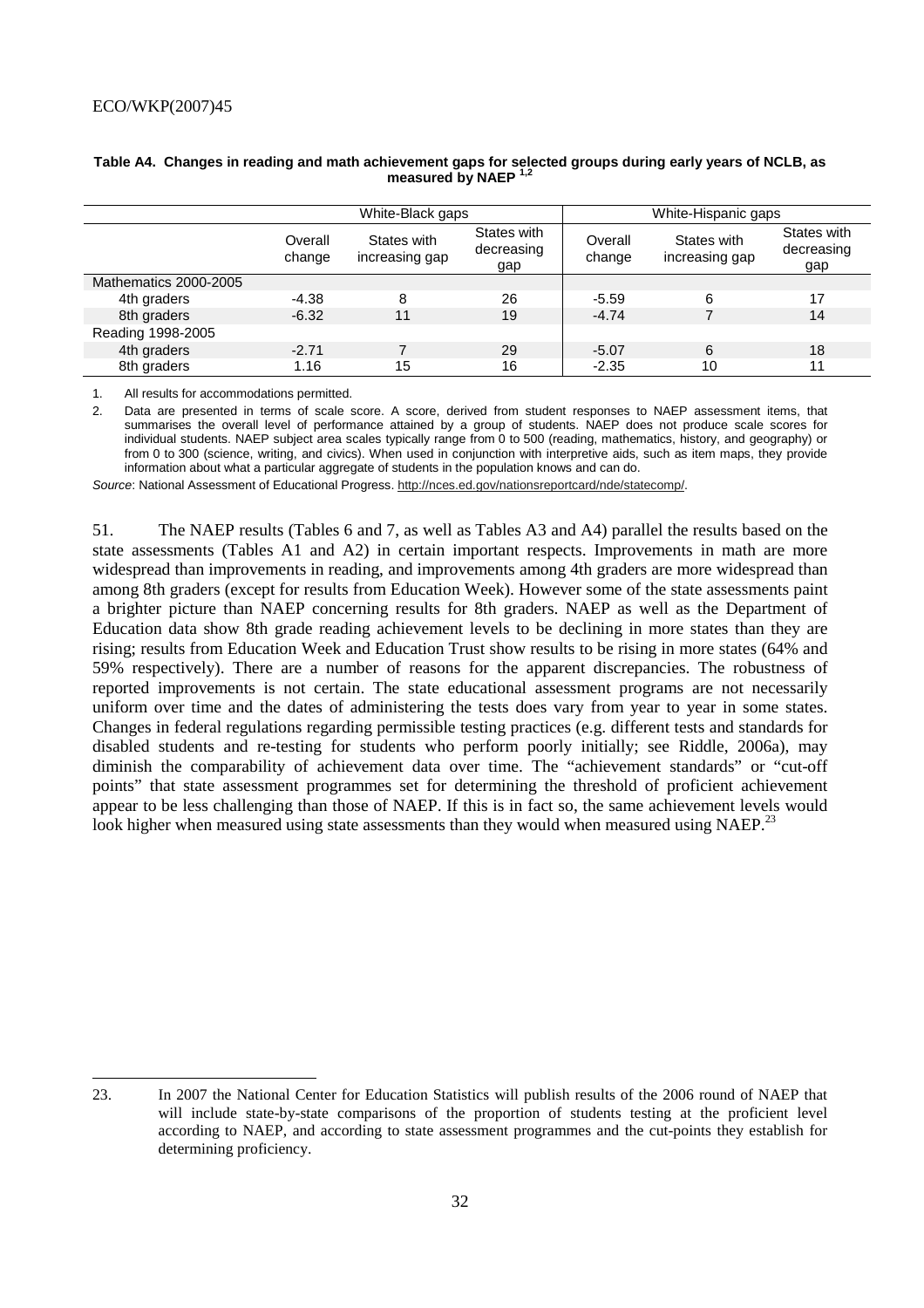# **WORKING PAPERS**

*The full series of Economics Department Working Papers can be consulted at www.oecd.org/eco/Working\_Papers/*

- 584 Financing higher education in the United States (November 2007) Peter Tulip
- 583 *Corporate Net Lending: a review of recent trends* (November 2007) Christophe André, Stéphanie Guichard, Mike Kennedy and David Turner
- 581. *Local government finances: The link between intergovernmental transfers and net worth*  (September 2007) Luiz de Mello
- 580. *Boosting Austria's Innovation Performance Improving Innovation* (September 2007) Willi Leibfritz and Jürgen Janger
- 579. *Improving Employment Prospects in the Slovak Republic: Building on Past Reforms*  (September 2007) Andres Fuentes
- 578. *Improving education outcomes in the Slovak Republic* (September 2007) David Carey
- 577. *Regulatory reforms in Sweden have boosted productivity*  (September 2007) Espen Erlandsen and Jens Lundsgaard
- 576. *The policy determinants of investment in tertiary education*  (September 2007) Joaquim Oliveira Martins, Romina Boarini, Hubert Strauss, Christine de la Maisonneuve and Clarice Saadi
- 575. *Product market competition in the OECD countries: taking stock and moving forward*  (September 2007) Jens Høj, Miguel Jimenez, Maria Maher, Giuseppe Nicoletti, and Michael Wise
- 574*. Too little destruction too little creation: A Schumpeterian diagnosis of barriers to sustained growth in Ukraine*  (September 2007) Christian Gianella and William Tompson
- 573. How do the OECD Growth Projections for the G7 Economies Perform? A post-mortem. (September 2007) Lukas Vogel
- 572. *Austria's deepening economic integration with Central and Eastern Europe* (August 2007) Rina Bhattacharya
- 571. *Meeting the challenges of decentralization in France*  (July 2007) Stéphanie Jamet *Faire face aux défis de la décentralisation en France*  (juillet 2007) Stéphanie Jamet